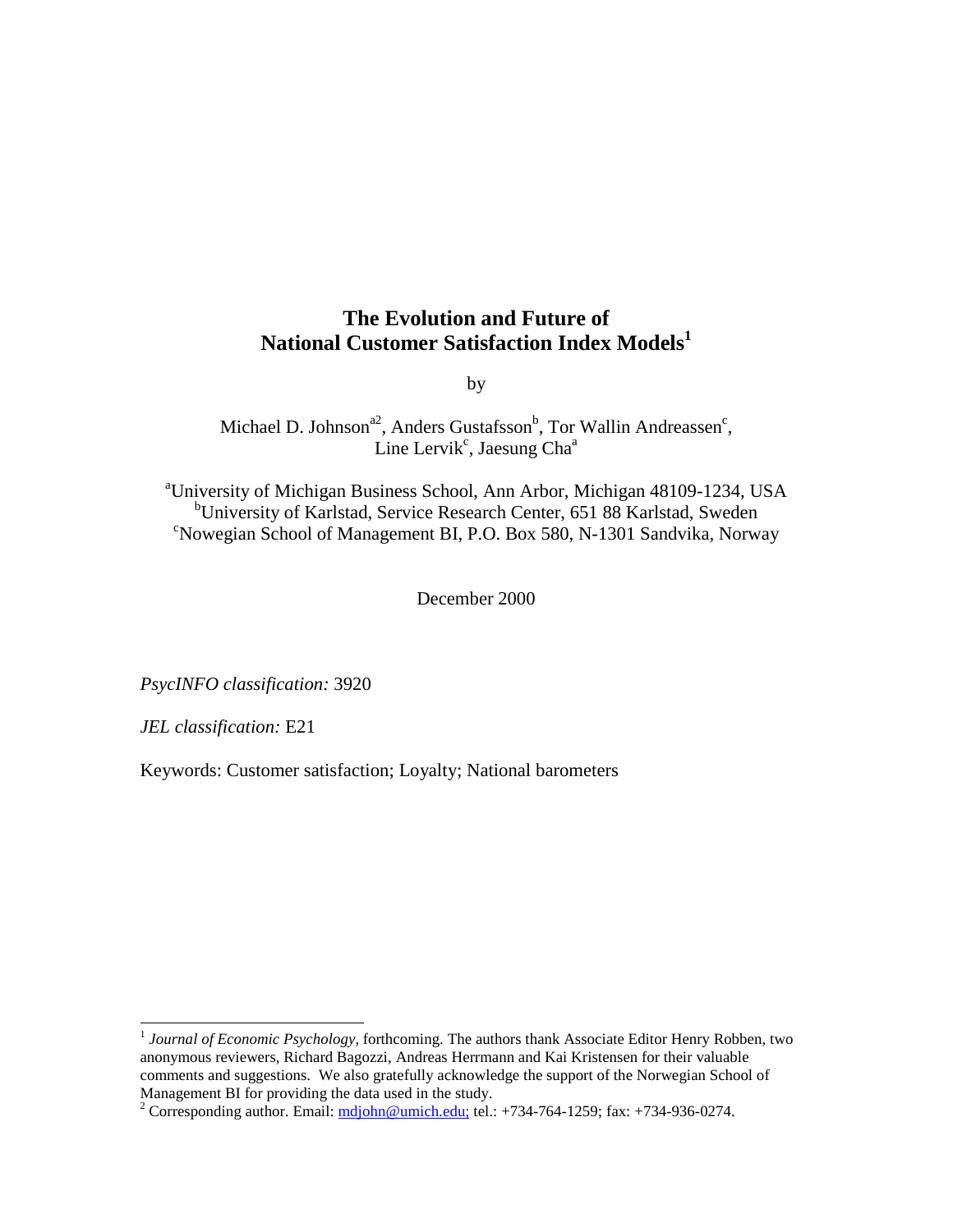## **Abstract**

A number of both national and international customer satisfaction barometers or indices have been introduced in the last decade. For the most part, these satisfaction indices are embedded within a system of cause and effect relationships or satisfaction model. Yet there has been little in the way of model development. Of critical importance to the validity and reliability of such indices is that the models and methods used to measure customer satisfaction and related constructs continue to learn, adapt, and improve over time. The primary goal of this research is to propose and test a number of modifications and improvements to the national index models. Using survey data from the Norwegian Customer Satisfaction Barometer (NCSB), we find general support for the proposed modifications.

## **1. Introduction**

Customer satisfaction has taken on national and international significance with the development of national satisfaction barometers and indices in Sweden (Fornell, 1992), the United States (Fornell et al., 1996) and Norway (Andreassen and Lindestad, 1998a). Indices have also been pilot tested in New Zealand, Austria, Korea and the European Union. Yet it remains to be seen whether these indices will develop on a global level and, importantly, in what form. Of critical importance to the validity and reliability of such indices is that the models and methods used to measure customer satisfaction and related constructs continue to learn, adapt, and improve over time.

The goal of this research is to facilitate this learning, adaptation and improvement process. As a consequence of this work and in keeping with current return on quality research (Rust, Zahorik and Keiningham, 1995) we position customer loyalty as the key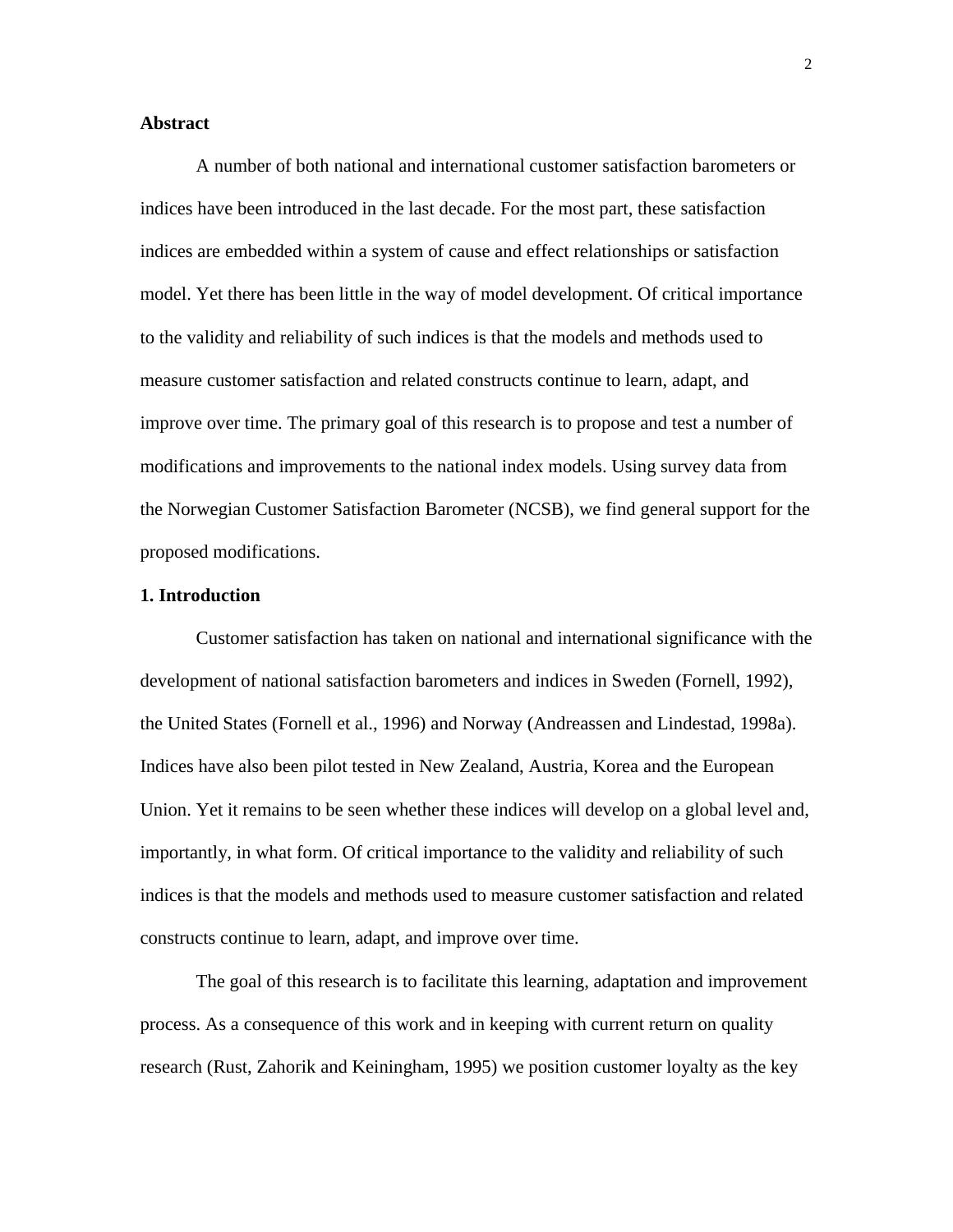dependent variable in the model. We begin by describing customer satisfaction from an economic psychology perspective. We then describe the evolution of national satisfaction index models, including details of the models currently used in Sweden, the United States, Norway and the EU. (Not included in our discussion is the Deutsche Kundenbarometer (Meyer, 1994) as it does not involve either an index or model per se.) Both the strengths and weaknesses inherent in the current approaches are discussed. We then propose a series of modifications and improvements for measuring and modeling customer satisfaction that are now incorporated into the Norwegian Customer Satisfaction Barometer (NCSB) model. The modifications are tested using data from five service industries.

#### **1.1 Customer satisfaction from an economic psychology perspective**

Customer satisfaction research has developed around two different types of evaluations: transaction-specific satisfaction and cumulative satisfaction (Johnson, Anderson and Fornell, 1995). The original interest in marketing and consumer research was on transaction-specific satisfaction, or a customer's experience with a product episode or service encounter (Yi, 1991). More recent transaction-specific research has focused on the relationship between perceived quality and satisfaction (de Ruyter, Bloemer and Peeters, 1997) and the role of emotions in satisfaction evaluations (Oliver, 1993).

A more economic psychology-based approach to satisfaction has grown and gained acceptance over the last decade, termed cumulative satisfaction. This approach defines satisfaction as a customer's overall experience to date with a product or service provider (Johnson and Fornell, 1991). This definition is consistent with those in both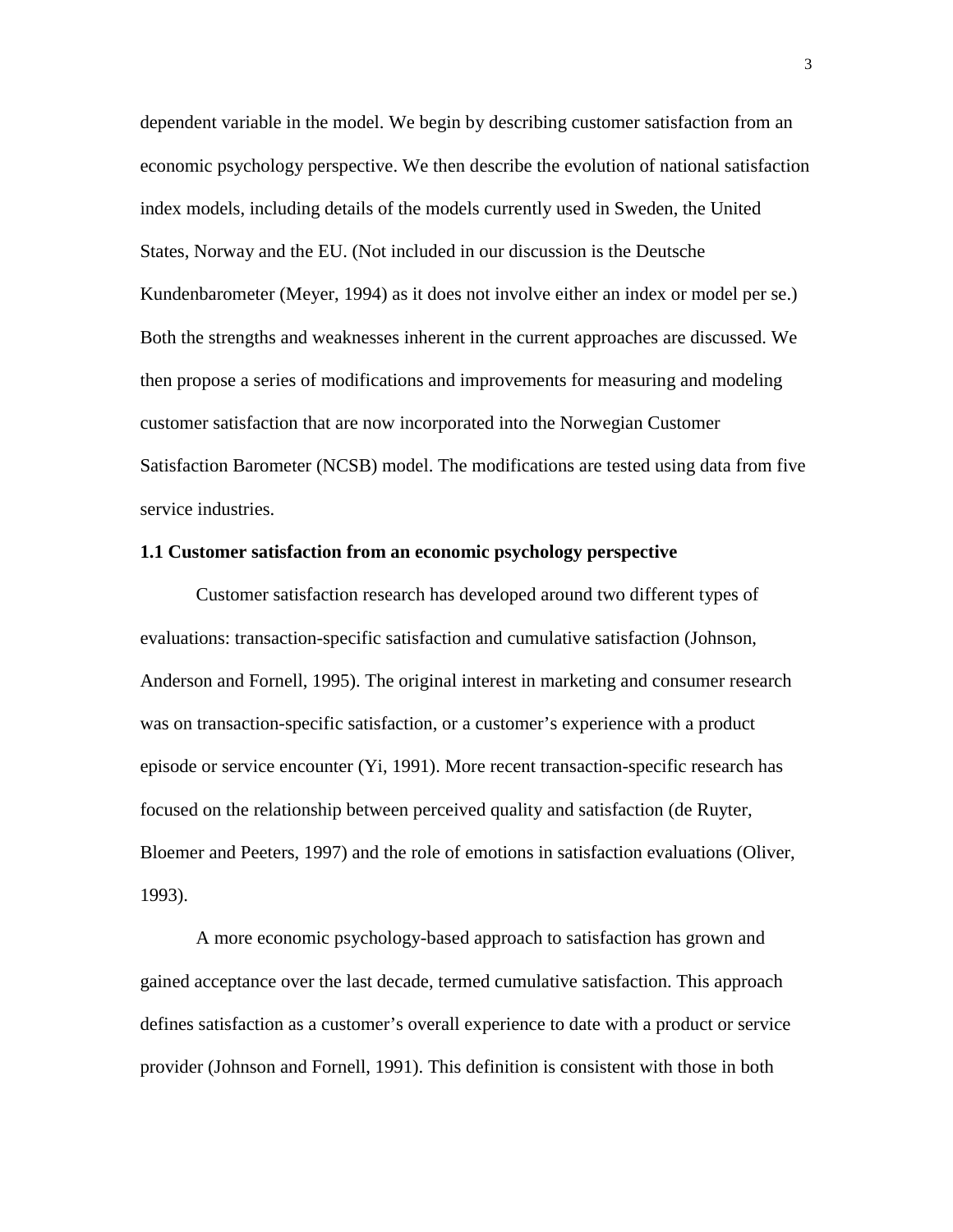economic psychology (Wärneryd, 1988) and welfare economics (Simon, 1974) where customer satisfaction is synonymous with the concept of consumption utility. An important advantage of the cumulative satisfaction construct over a more transactionspecific view is that it is better able to predict subsequent behaviors and economic performance (Fornell et al., 1996; Johnson, Anderson and Fornell, 1995). This is because customers make repurchase evaluations and decisions based on their purchase and consumption experience to date, not just a particular transaction or episode.

Viewing satisfaction as a form of consumption utility is also consistent with Poiesz and von Grumbkow's (1988) general framework for understanding economic "well being." This framework views economic well being as one component of an individual's overall quality of life. Other domains include evaluations of health, sociocultural context, political freedom and stability. Economic well-being is itself composed of three sub-components, job satisfaction, income evaluation, and consumer or customer satisfaction. At an aggregate level, Poiesz and von Grumbkow equate this customer satisfaction with customer welfare. It is this welfare-based or cumulative view of satisfaction upon which the prominent national satisfaction indices are built.

#### **2. The evolution of national satisfaction index models**

Established in 1989, the Swedish Customer Satisfaction Barometer (SCSB) was the first truly national customer satisfaction index for domestically purchased and consumed products and services (Fornell, 1992). It has historically included approximately 130 companies from 32 of Sweden's largest industries. The American Customer Satisfaction Index (ACSI) was introduced in the fall of 1994 and reports results for approximately 200 companies from 34 industries (Fornell et al., 1996). The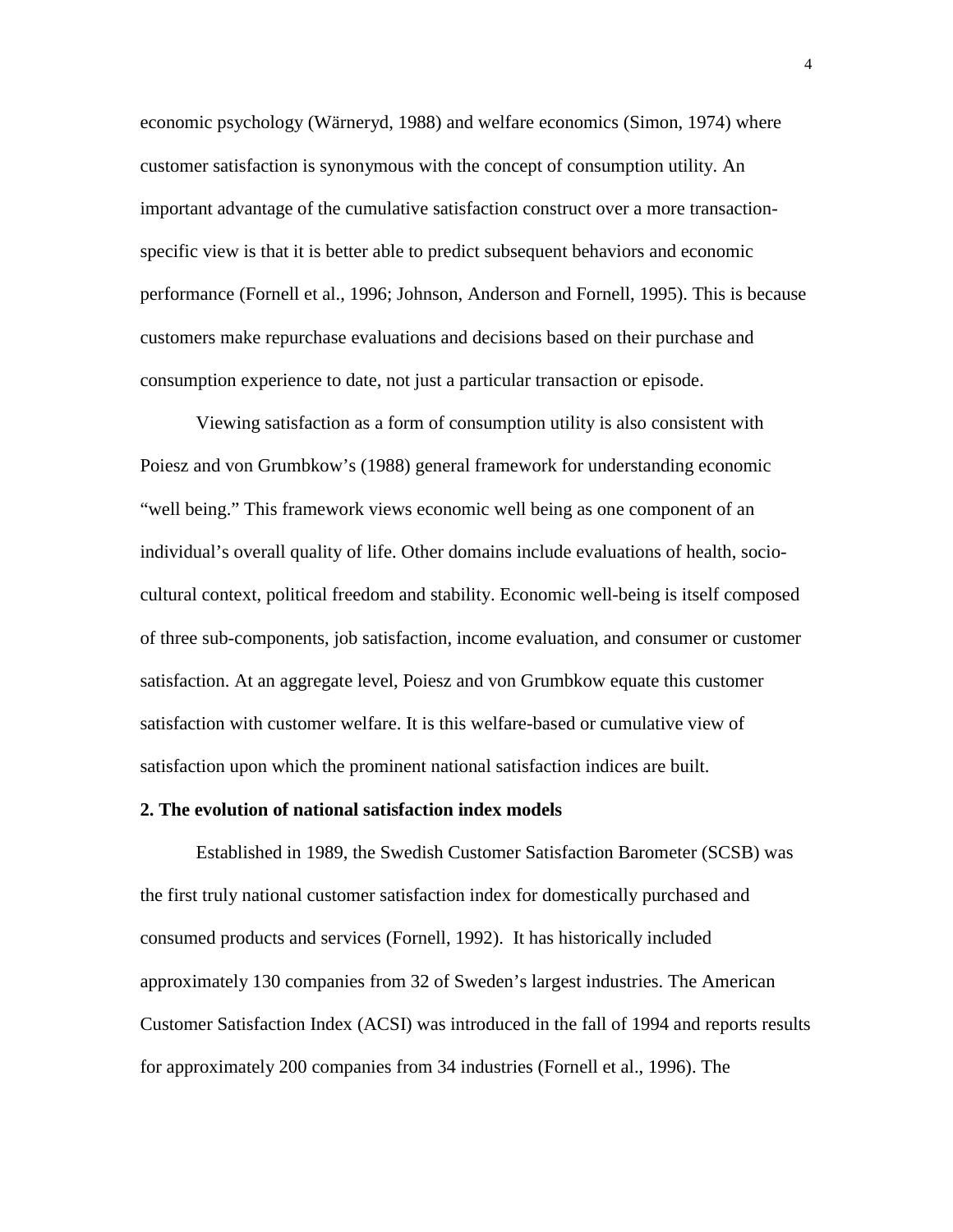Norwegian Customer Satisfaction Model (Andreassen and Lervik, 1999; Andreassen and Lindestad, 1998a) was introduced in 1996 and, as of 1999, reports results for 42 companies in 12 different industries (both business-to-consumer and business-tobusiness). The most recent development among indices is a pilot test of the European Customer Satisfaction Index (ECSI) across four industries and 11 countries in the European Union (Eklöf, 2000).

In reviewing the national indices, we pay particular attention to the ACSI model specification. This model is an evolution of the original Swedish model, has been adopted on a smaller scale in New Zealand and Taiwan (Fornell et al., 1996) and Austria (Hackl, Scharitzer and Zuba, 1996), and is the basis for the models being used in Norway and the EU. A critical evaluation of the model is, therefore, important to develop the best possible model specification.

It should be noted that treating satisfaction as an overall evaluation of the consumption experience resolves certain modeling issues. Consider that while some studies find that satisfaction drives a general perception of quality, others find that perceptions of quality drive satisfaction (de Ruyter, Bloemer and Peeters, 1997). Clearly, however, if satisfaction is defined as an overall evaluation of performance to date, more recent quality received is necessarily an antecedent to satisfaction (Johnson, Anderson and Fornell, 1995). All of the models described and proposed herein thus view quality as a driver of satisfaction.

Viewing satisfaction as a cumulative construct also dictates how one treats measures of expectancy-disconfirmation (perceived performance versus expectations). When modeling a given episode or transaction, disconfirmation is a logical antecedent to

5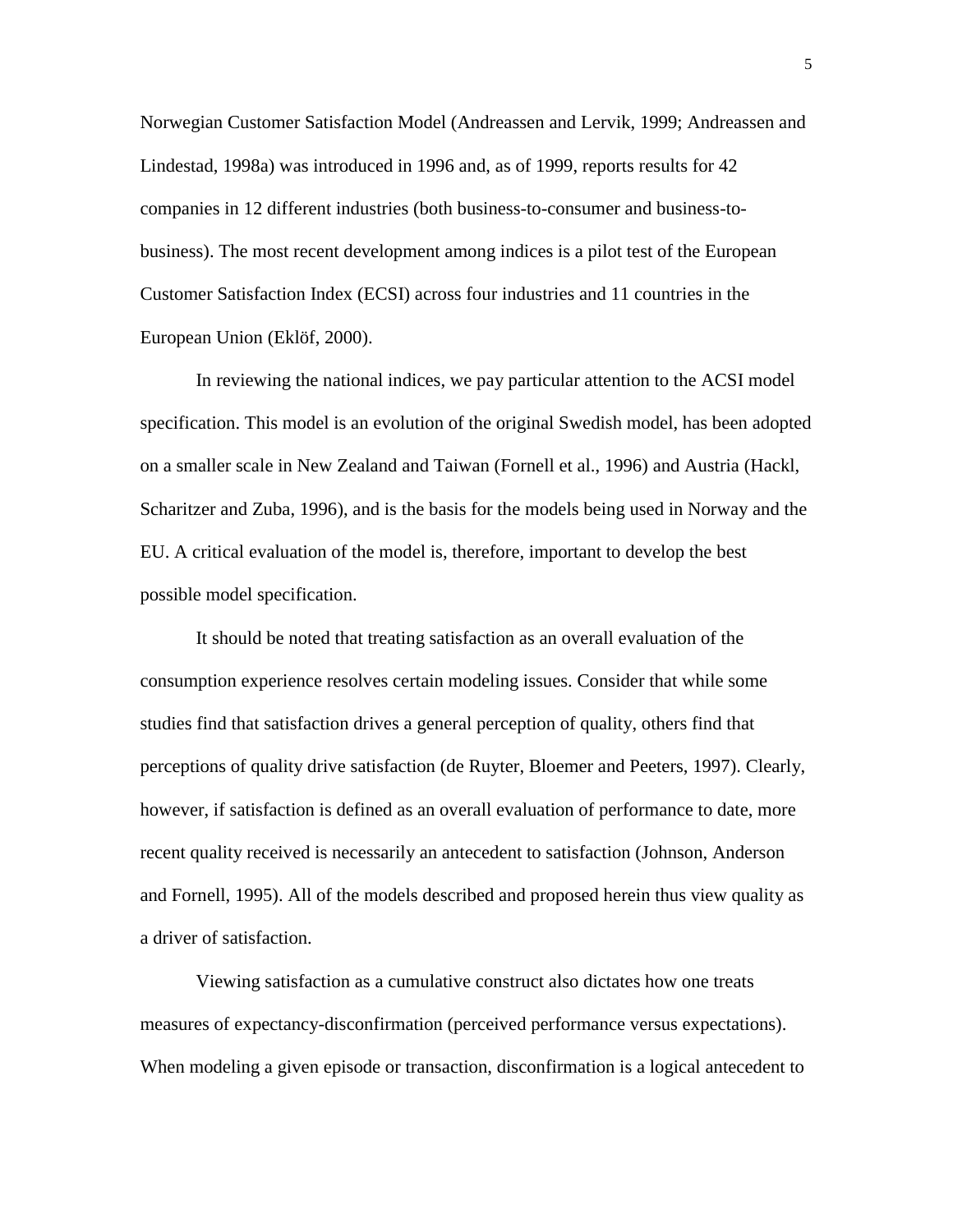satisfaction (Oliver, 1980). In contrast, when operationalizing a customer's evaluation of their experience to date, expectancy-disconfirmation is but one of several possible benchmarks that customers may use to evaluate this overall experience. Comparisons are also made to, for example, competing products, category norms and personal values, all of which should reflect cumulative satisfaction as a latent construct (Johnson and Fornell, 1991). The solution within the national models is to operationalize satisfaction using three survey measures: overall satisfaction, expectancy-disconfirmation, and performance versus an ideal product or service in the category.

## **2.1 The original SCSB**

The original SCSB model (Fornell, 1992), shown in Fig. 1, contains two primary antecedents of satisfaction: perceptions of a customer's recent performance experience with a product or service, and customer expectations regarding that performance. More specifically, perceived performance is equated with perceived value, or the perceived level of quality received relative to the price or prices paid. Quality per dollar, or value, is a common denominator that consumers use to compare brands and categories alike (Emery, 1969). The basic prediction is that as perceived value increases, satisfaction increases.

#### - insert Fig. 1 about here -

The other antecedent of satisfaction is how well the customer expected the product or service to perform. Customer expectations are defined as that which a customer predicts ("will" expectations) rather than a normative standard or benchmark ("should" expectations; Boulding et al., 1993). These expectations are argued to positively affect customer satisfaction because they serve as cognitive anchors in the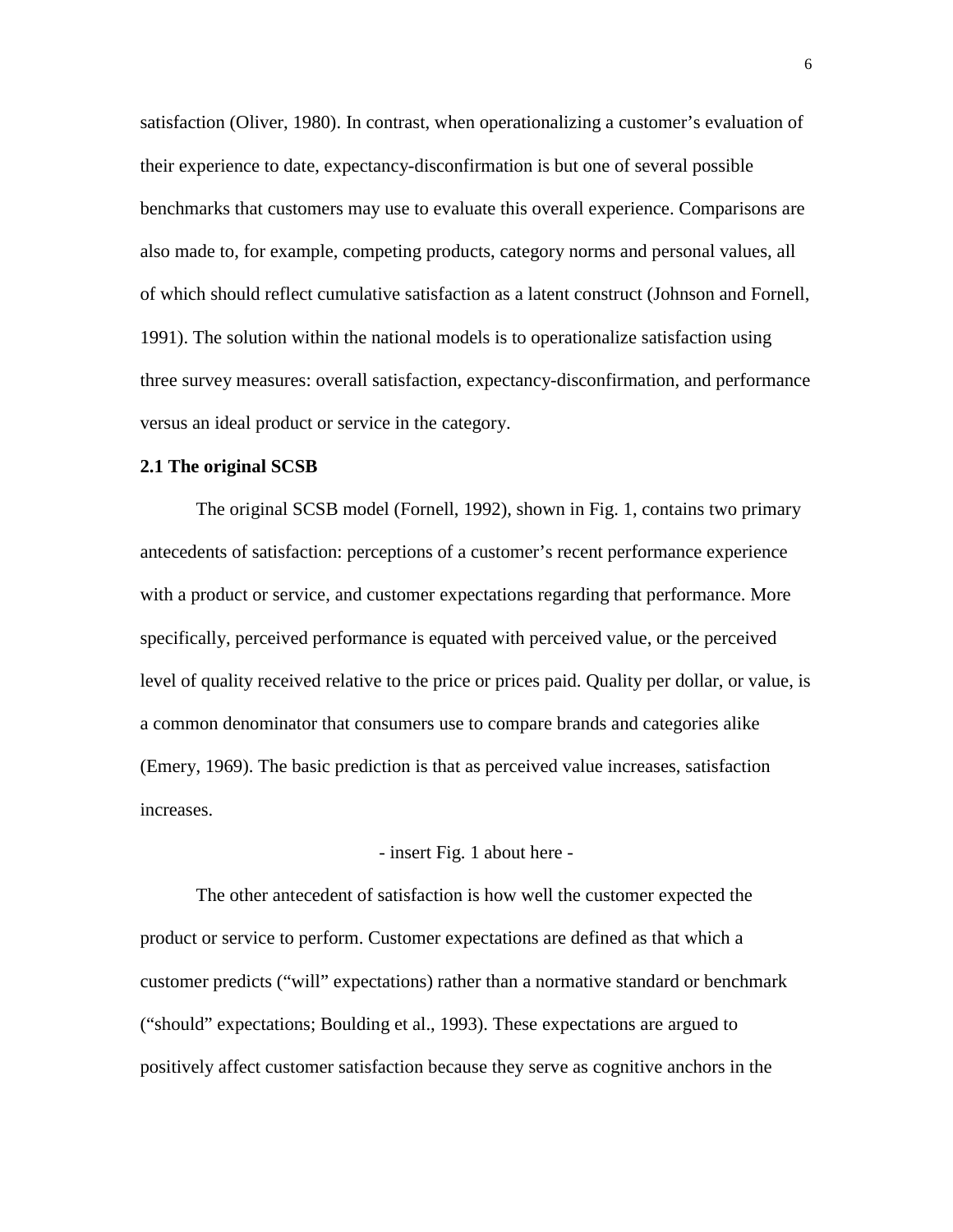evaluation process (Oliver, 1980). While perceived performance captures more recent experience, customer expectations capture a customer's prior consumption experience with a firm's products or services as well as advertising and word-of-mouth information. Because expectations forecast a firm's ability to provide future performance, it is argued to have a positive effect on satisfaction in the SCSB model (Fornell, 1992). Finally, expectations should be positively related to perceived performance (value). This captures customers' abilities to learn from their experience and predict the level of performance they will receive.

The consequences of satisfaction in the original SCSB model are derived from Hirschman's (1970) exit-voice theory. The theory describes situations in which a client or customer becomes dissatisfied with the products or services that an organization provides. The organization discovers its failure to provide satisfaction via two feedback mechanisms, exit and voice. The customer either exits, or stops buying from the firm, or voices its complaint of dissatisfaction to the firm in an effort to receive restitution. Accordingly, the immediate consequences of increased satisfaction are decreased customer complaints and increased customer loyalty. An increase in satisfaction should decrease the incidence of complaints. Increased satisfaction should also increase customer loyalty (Bloemer and Kasper, 1995), which is a customer's psychological predisposition to repurchase from a particular product or service provider. Loyalty is the ultimate dependent variable in the model because of its value as a proxy for actual customer retention and subsequent profitability.

Finally, the original SCSB includes a relationship from complaint behavior to customer loyalty. Although no prediction is made regarding this relationship, the

7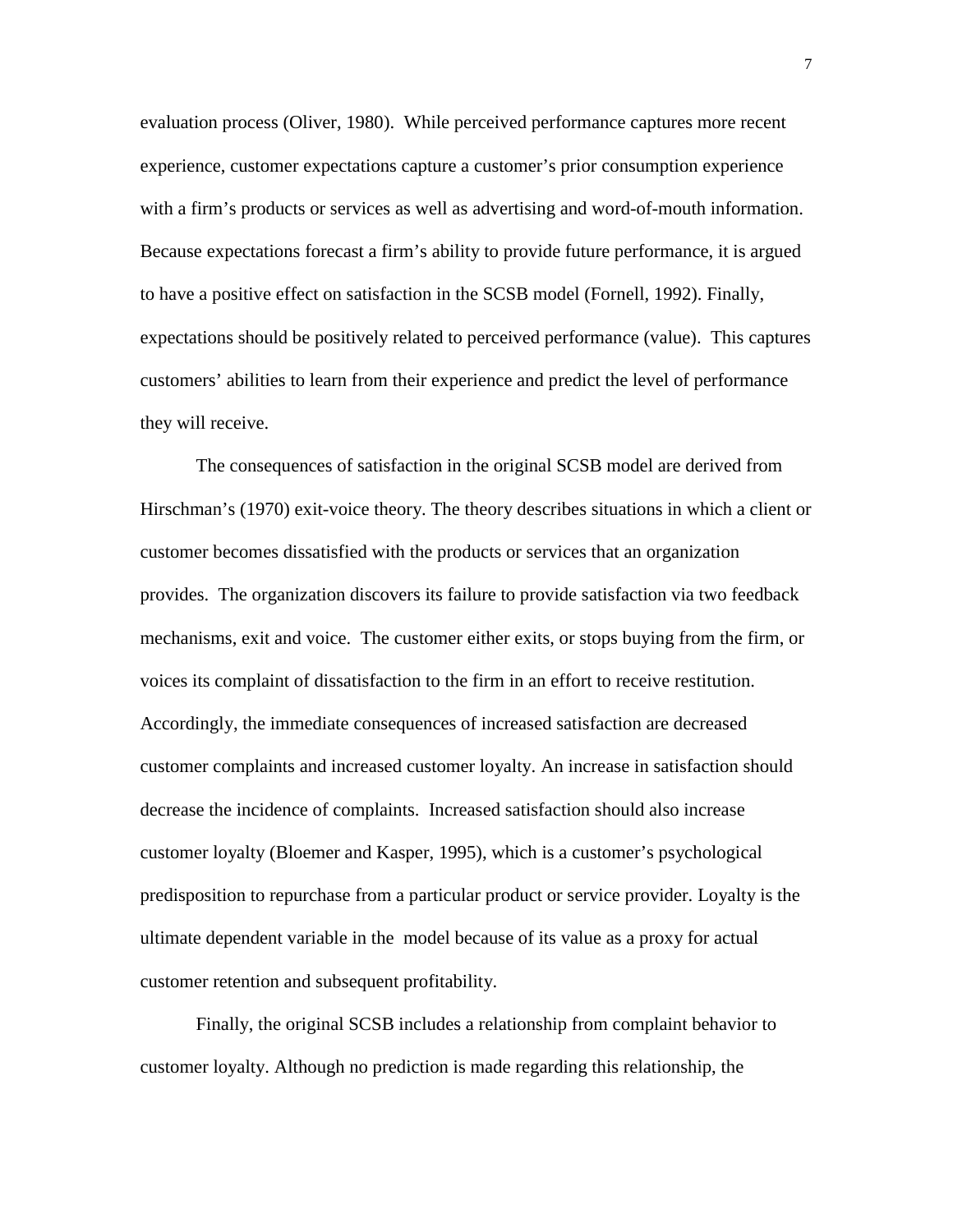direction and size of this relationship provides some diagnostic information as to the efficacy of a firm's customer service and complaint handling systems (Fornell, 1992). When the relationship is positive, a firm may be successfully turning complaining customers into loyal customers. When negative, complaining customers are predisposed to exit.

#### **2.2 The ACSI**

The ACSI model, developed in 1994 and illustrated in Fig. 2, builds upon the original SCSB model specification (for details of the ACSI survey and model see Fornell et al., 1996). The model is estimated for each of the approximate 200 firms in the survey based on a random sample of approximately 250 of the firm's customers. A total of 15 survey questions are used to operationalize the 6 constructs in the model. The survey questions are all rated on 1 to 10-point scales with the exception of price tolerance (described below) and complaint behavior (a dichotomous variable indicating whether the customer has complained or not). In every case, the measurement variables are specified as reflective indicators of the latent constructs in the model.

## - Insert Fig. 2 about here -

The main differences between the original SCSB model and the ACSI model are the addition of a perceived quality component, as distinct from perceived value, and the addition of measures for customer expectations. (By deleting the perceived quality construct and its relationships from Figure 2, the reader can readily see the original SCSB model specification in Fig. 1.)

Quality experts (Deming, 1981; Juran and Gryna, 1988) delineate two primary components of the quality experience, the degree to which a product or service provides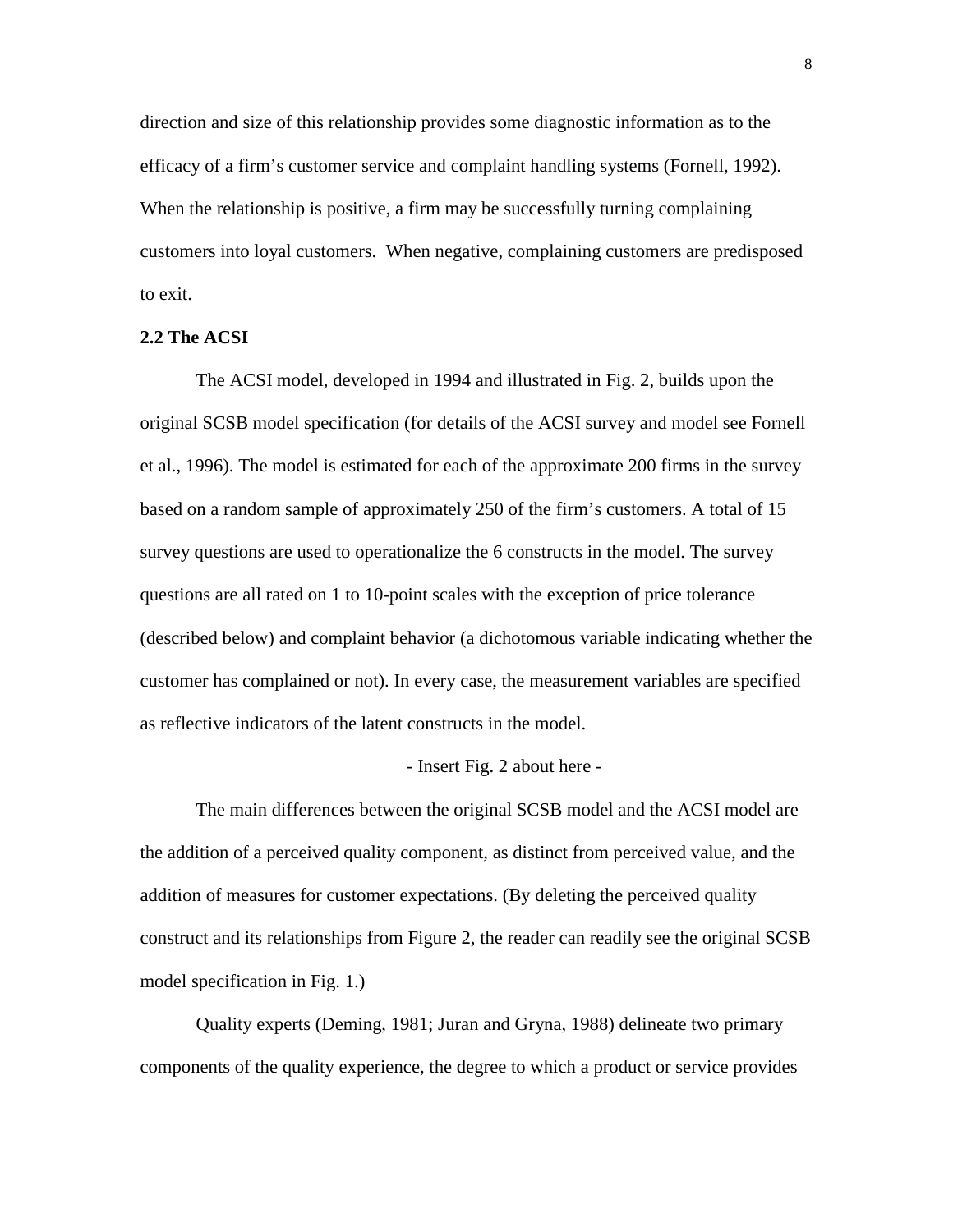key customer requirements (customization) and how reliably these requirements are delivered (reliability). Asking customers to rate customization quality, reliability quality, and overall quality allows the ACSI model to delineate a distinct quality construct that is separate from perceived value. In 1996 the ACSI survey and model were expanded to delineate two general types of perceived quality, product (physical good) quality and service quality. This change was made only for manufacturing durables as they contain both a large product and a large service component. The survey questions used in other sectors to measure perceived quality (customization, reliability, and overall quality) are asked separately for both the product and service aspects of the offering.

The perceived value construct is operationalized using the same two survey questions as in the original Swedish model, a rating of the price or prices paid for the quality received and a rating of the quality received for the price or prices paid. The ACSI model predicts that as both perceived value and perceived quality increase, customer satisfaction should increase. Expected customization and expected reliability were also added to the survey to measure customer expectations using three survey measures (overall expectations, expected customization, and expected reliability).

Fornell et al. (1996) argue that the inclusion of both perceived quality and perceived value into the ACSI model provides important diagnostic information. As the impact of value increases relative to quality, price is a more important determinant of satisfaction. As quality is a component of value, the model also links quality directly to value.

There are two measures of customer loyalty in the ACSI model. The first is a rating of repurchase likelihood. The second measure is constructed from two survey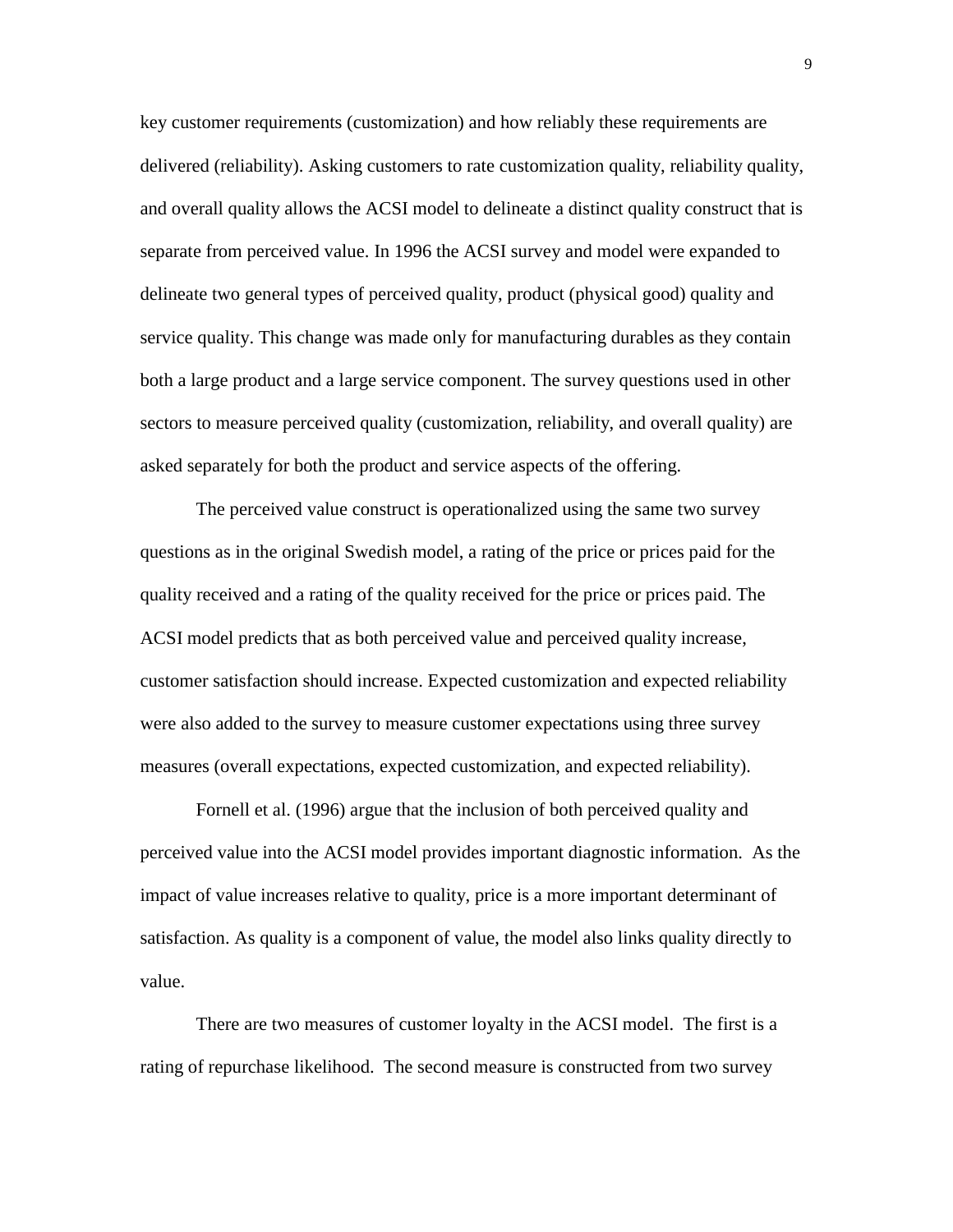ratings: the degree to which a firm could raise its price(s) as a percentage before the customer would definitely not choose to buy from that firm again the next time (given the customer has indicated that he or she is likely to repurchase), and the degree to which a firm would have to lower its price(s) as a percentage before the customer would definitely choose again from that firm the next time (given the customer has indicated that he or she is unlikely to repurchase).

#### **2.3 The first NCSB model**

The first NCSB model was identical to the original American model with the exception that it included corporate image and its relationships to customer satisfaction and customer loyalty. Key to perceptions of corporate image is the organization-related associations held in a customer's memory. These associations are similar to schemas in cognitive psychology (Brandsford and Franks, 1971; Brandsford and Johnson, 1972). According to Fishbein and Ajzen (1975), attitudes are functionally related to behavioral intentions, which predict behavior. As a type of attitude, corporate image should be updated as schemas, including customer satisfaction, are changed. Corporate image should, in turn, affect behavioral intentions such as loyalty. Selnes (1993) hypothesized and documented these effects for brand reputation (a large part of overall corporate image) in a study of four companies from different industries. Finally, in two studies related to the impact of corporate image on customer intent, Andreassen and Lindestad (1998a, 1998b) found a positive correlation between the constructs.

In keeping with the evolution in marketing from a transactional to a relational orientation among service providers, the NCSB model was expanded over time to include a relationship commitment construct. The construct has evolved to focus on both the

10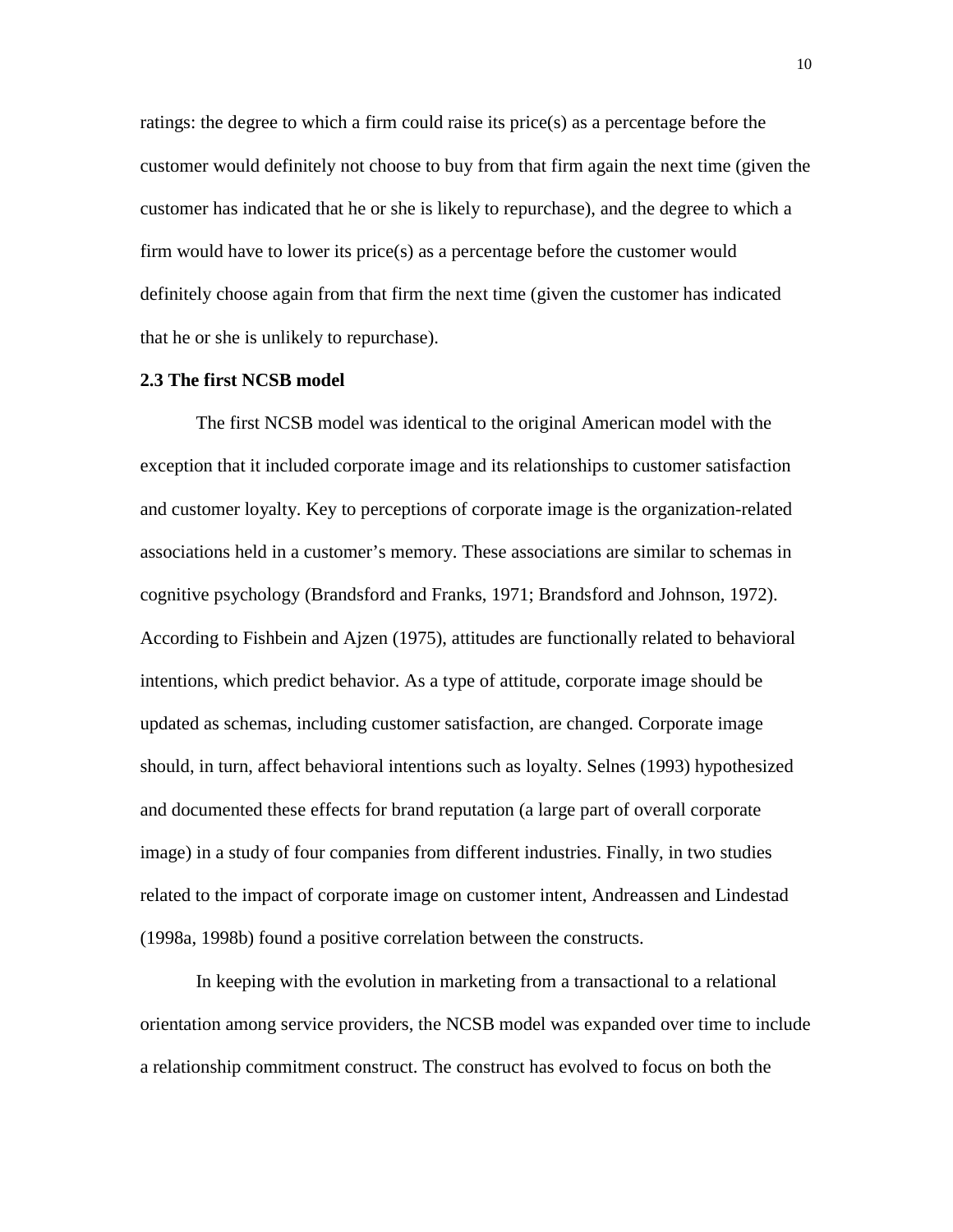affective and calculative components of commitment. While the affective component is "hotter" or more emotional, the calculative component is based on "colder" aspects of the relationship such as switching costs. The commitment constructs are modeled as mediating the effects of satisfaction on loyalty (behavioral intentions).

## **2.4 The ECSI Model**

The ECSI represents another variation on the ACSI model (Eklöf, 2000). The customer expectations, perceived quality, perceived value, customer satisfaction, and customer loyalty constructs are modeled the same as in the ACSI. The distinction between service quality and product quality in a subset of ACSI industries is standard in the ECSI. The measures of customer loyalty are also somewhat different. For the ECSI the loyalty measures include likelihood of retention, likelihood of recommending the company or brand, and whether the amount customers are likely to purchase will increase.

There are two more fundamental differences between the ACSI and ECSI models. First, the ECSI model does not include the incidence of complaint behavior as a consequence of satisfaction. As described subsequently, there is good reason for this change. Second, in keeping with the original NCSB, the ECSI model incorporates corporate image as a latent variable in the model. Corporate image is specified to have direct effects on customer expectations, satisfaction and loyalty.

#### **2.4 Model estimation**

The estimation of satisfaction indices and models such as the national index models must accommodate several constraints. The models involve a network of cause and effect relationships and must be estimated accordingly. They predict a pattern of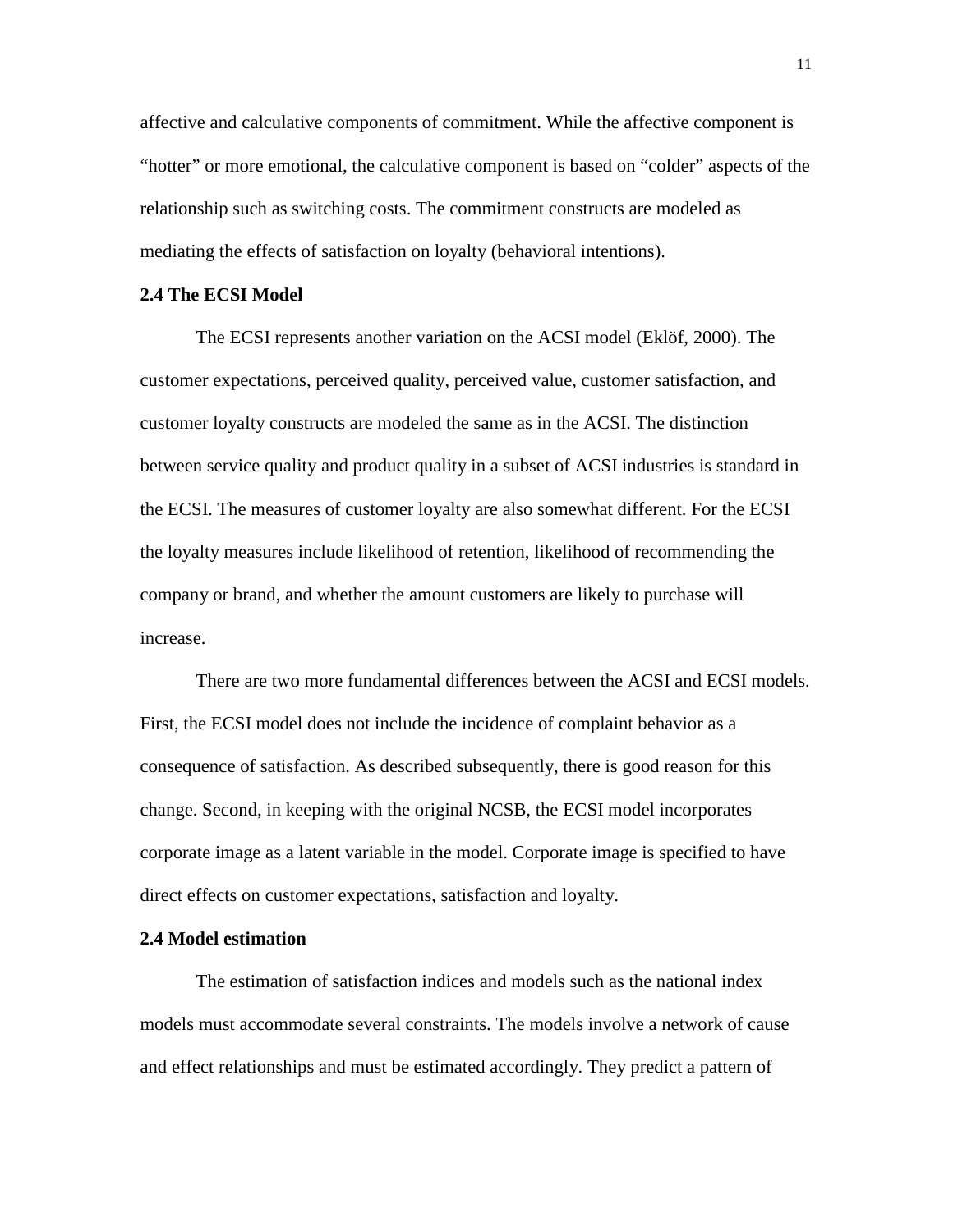relationships and effects within a nomological network (Bagozzi, 1980). The models also contain latent or unobservable psychological variables (such as perceived quality, satisfaction, image and loyalty). As described earlier, these variables are only measurable indirectly using multiple concrete proxies. Finally, it is essential to be able to operationalize performance on the latent variables (as through a weighted index of multiple survey measures) to provide benchmarks.

Partial least squares or PLS is a causal modeling method that is particularly well suited to these requirements (Gustafsson and Johnson, 1997; Steenkamp and van Trijp, 1997). The Swedish, American and European models are all estimated using this method. PLS is an iterative estimation procedure that integrates aspects of principal-components analysis with multiple regression (Wold, 1982). When estimating a model such as the ACSI (where all survey measures are reflective indicators of more latent variables), the procedure essentially extracts the first principal component from each subset of measures for the various latent variables and uses these principal components within a system of regression models. The algorithm then adjusts the principal-component weights to maximize the predictive power of the model.

Unlike covariance structure analysis (Jöreskog, 1970), which focuses on explaining covariance, the objective of PLS is to explain variance. Because PLS is conceptually similar to principal components, the latent variables (LVs) are easily operationalized as weighted indices of their measurement variables (MVs). In contrast, covariance structure analysis is based on true score theory; the emphasis is on understanding covariances or relationships among unobservable variables. PLS is also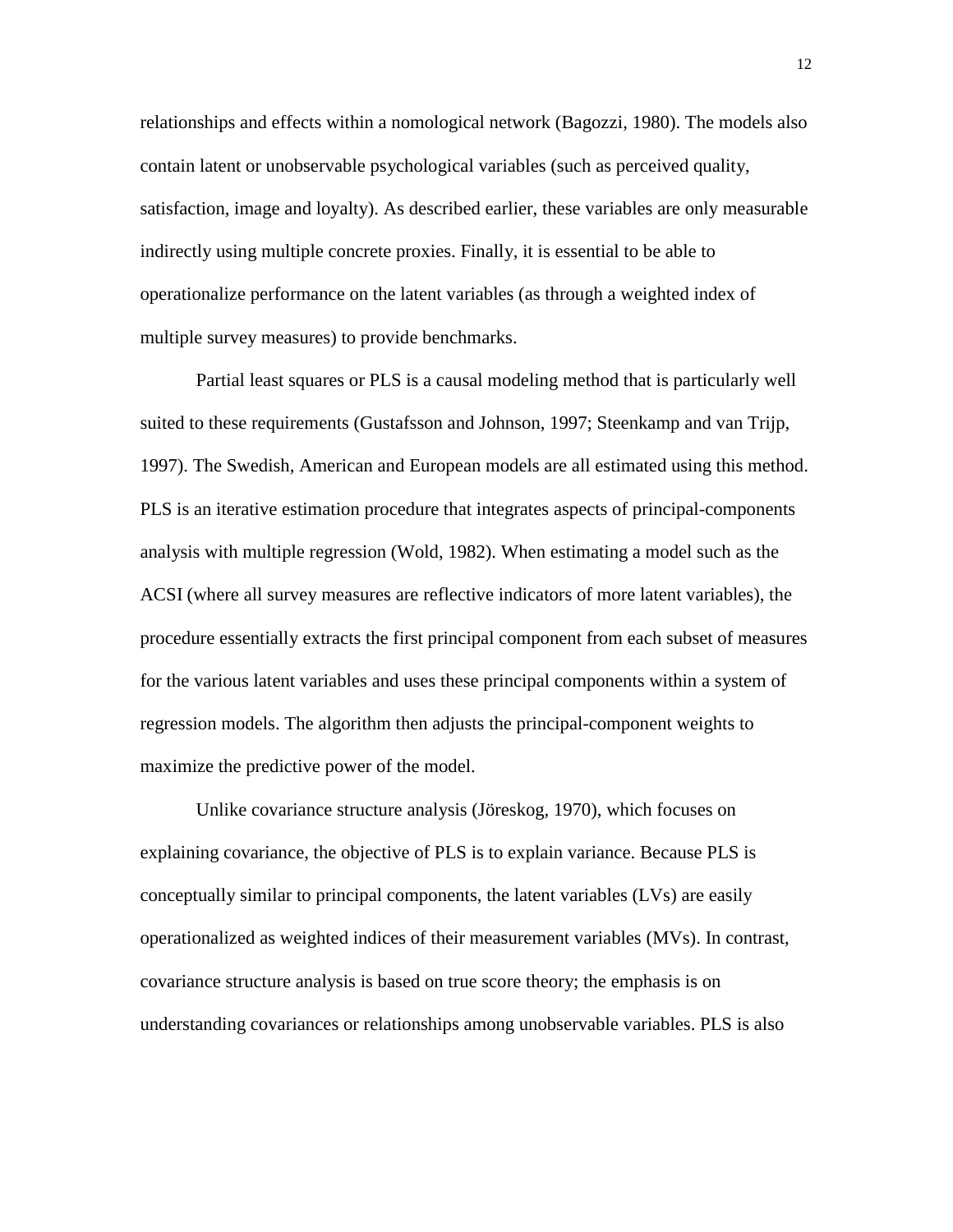well suited to small samples and the skewed distributions that are common in satisfaction research (for a detailed discussion of PLS see Fornell and Cha, 1994).

#### **2.5 Model tests**

Although tests of competing or alternative approaches are relatively common in transaction-specific research (Yi, 1991), there has been little in the way of model tests for cumulative satisfaction. Modeling cumulative satisfaction involves a balancing of two goals. One is to provide a descriptive understanding of the relationships surrounding satisfaction. The other is to be able to predict key business performance benchmarks, particularly satisfaction and loyalty.

To provide support for the current ACSI model specification, Fornell et al. (1996) estimated the model across customers within each of the 7 sectors of the US economy included in the survey (manufacturing/nondurables, manufacturing/durables, transportation/communication/utilities, retail, finance/insurance, other services, and public administration/government). Of the 8 predicted relationships for each of the 7 sectors (56 total predicted relationships), 54 of the 56 or 96% of the relationships were significant in the predicted direction. The ACSI model results also support the satisfaction index itself. The standardized loadings for the three satisfaction measures (expectancy disconfirmation, comparison to ideal, and overall satisfaction) averaged 0.883, 0.847 and 0.910 respectively across the sector-level models. Moreover, the loadings are all significantly higher than the path coefficients involving satisfaction and other constructs in the model. This supports the construct and discriminant validity of the resulting index.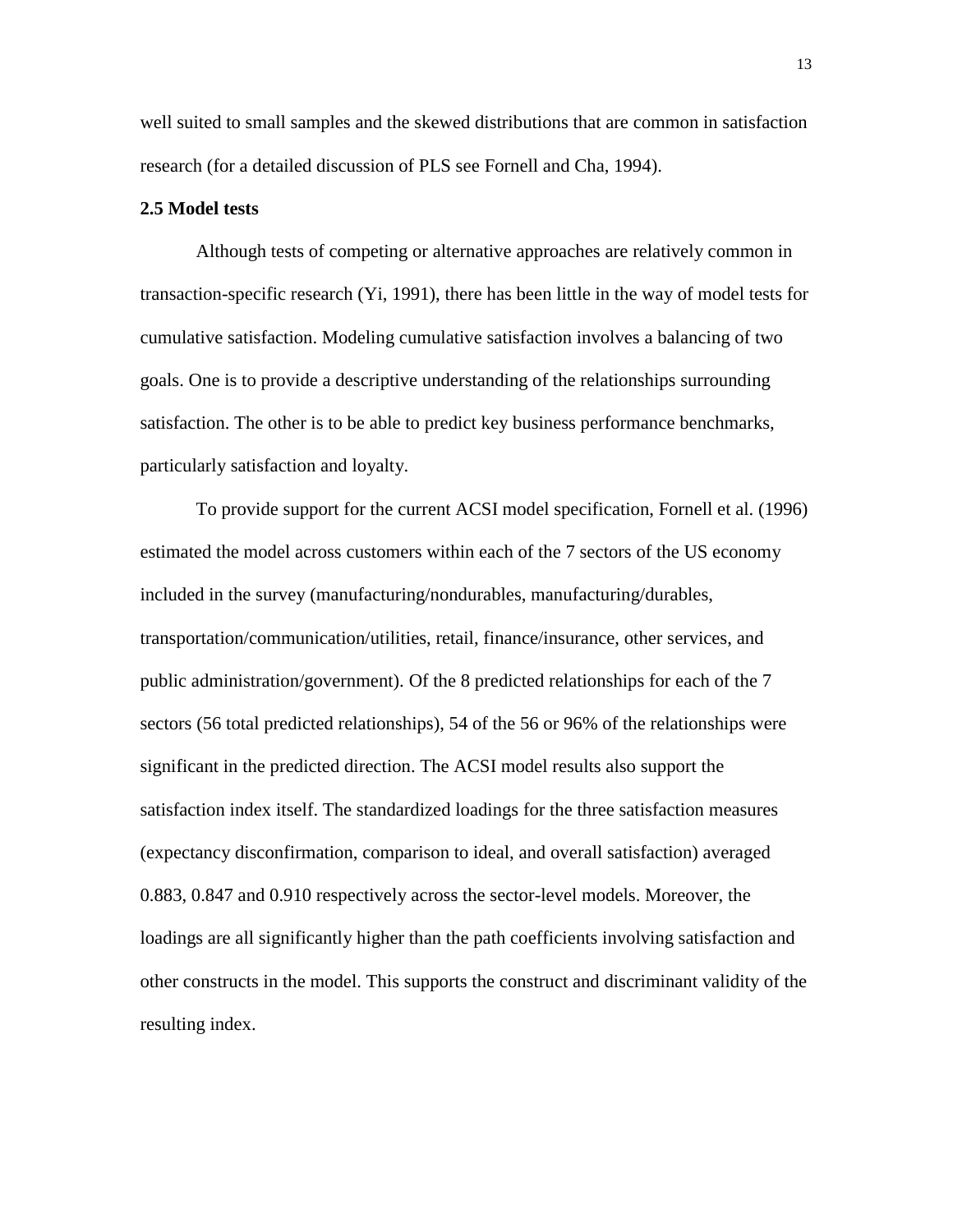Johnson, Nader and Fornell (1995) explicitly test alternative model specifications of the relationships among expectations, perceived performance (value), and customer satisfaction using the Swedish data. These authors argue that, for a complex and infrequently purchased service (bank loans), strong expectations fail to exist before the service is consumed. Rather, measured expectations are an artifact of the service delivery process. The authors propose and estimate an alternative "expectations-artifact" model. Accordingly, although expectations co-vary with performance and performance has a direct effect on satisfaction, expectations have no direct effect on satisfaction. They compare this model to alternatives including the original SCSB specification (performance affects satisfaction, expectations affect both performance and satisfaction).

The models were tested separately using firm-level SCSB data for commercial banks, other services as a group, and products as a group. Whereas the results support the original SCSB specification as superior for the majority of firms in the study (other services and products), the expectations-artifact model proved superior for commercial banks. The models tested did not, however, include the perceived quality construct now incorporated into the national index models or the consequences of satisfaction.

#### **3. Critique and proposed improvements**

The focus of our critique is more on the satisfaction model specifications currently being used rather than the model constructs. Constructs such as satisfaction and loyalty endure. At the same time, there is no reason to believe that the same *model* will accurately describe these constructs at different points in time (Simon, 1978). As times change, conditions and knowledge evolve, and national satisfaction index models must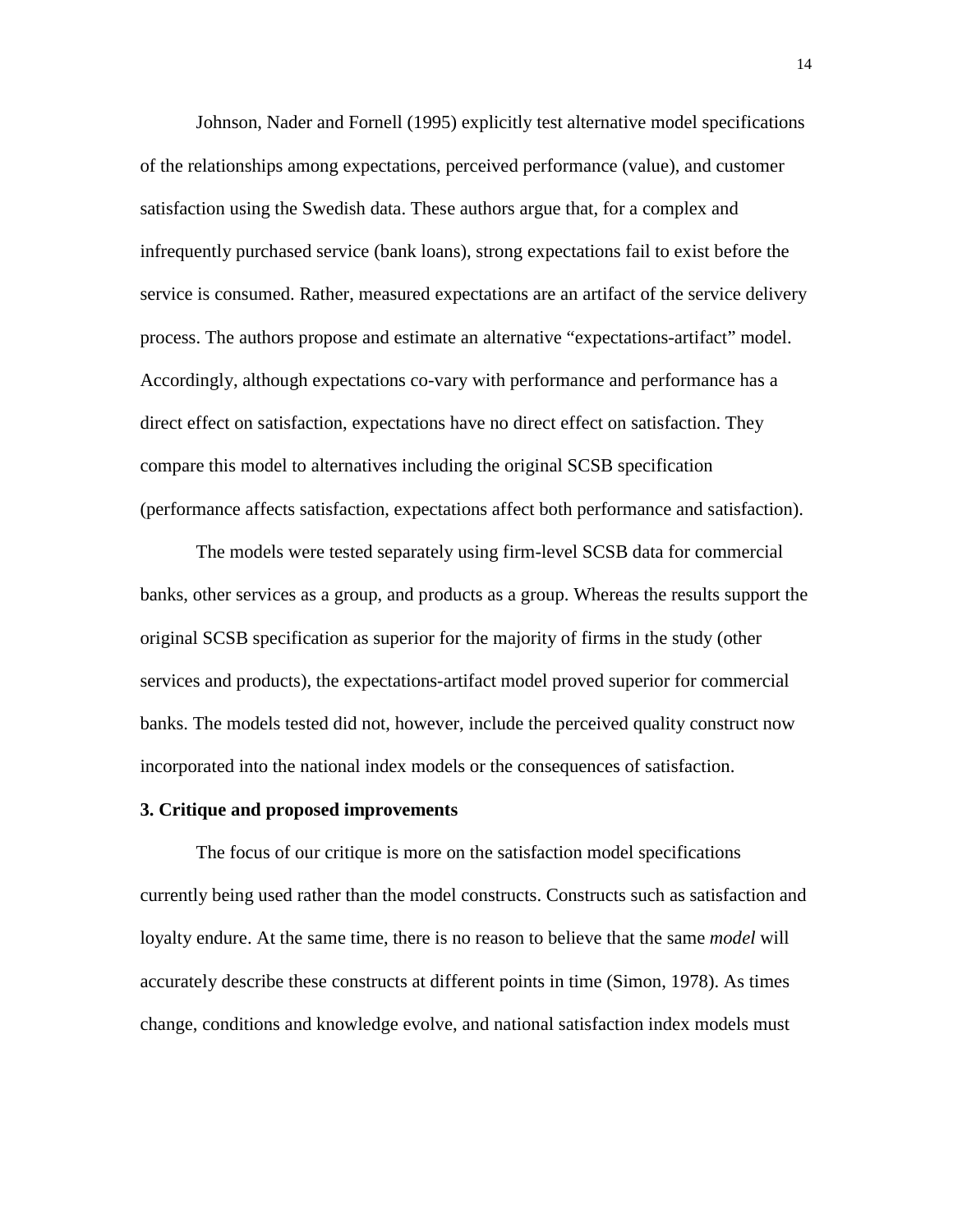adapt to the changes. We focus primarily on the ACSI model specification in Fig. 2, but include the other models as well.

## **3.1 Strengths and weaknesses**

The ACSI model has several strengths. As reported earlier, the three measures of cumulative satisfaction (overall satisfaction, expectancy disconfirmation, and comparison to an ideal) provide a reliable satisfaction index. The estimation method used to estimate the model and operationalize the index (PLS) is also well suited to the research context. As a result, the model provides valuable benchmarks for satisfaction and related constructs such as quality, value, and loyalty. The ACSI and SCSB indices are also systematically and predictably related to financial and accounting returns (see Edvardsson et al., 2000) and productivity levels (Huff, Fornell and Anderson, 1996; Anderson, Fornell and Rust, 1997).

Weaknesses in the ACSI and other national models relate primarily to their model specification. Some relationships involving the antecedents and consequences of satisfaction in the ACSI are conceptually and/or empirically weak. Consider first the path from expectations to value. A review of the expectations measures used in the ACSI (see Fornell et al. 1996) reveals that they all pertain specifically to quality rather than value. Hence, the logic behind the expectations to value linkage is unclear. Fornell et al. (1996) report that this effect is non-significant in one of the seven industry sectors tested (Public Administration/ Government) and quite small in two other sectors (Manufacturing Durables and Other Services), even though very large sample sizes were used. This suggests that the link from expectations to value may be removed. Further, one could argue that through cumulative experience with the service provider the customer's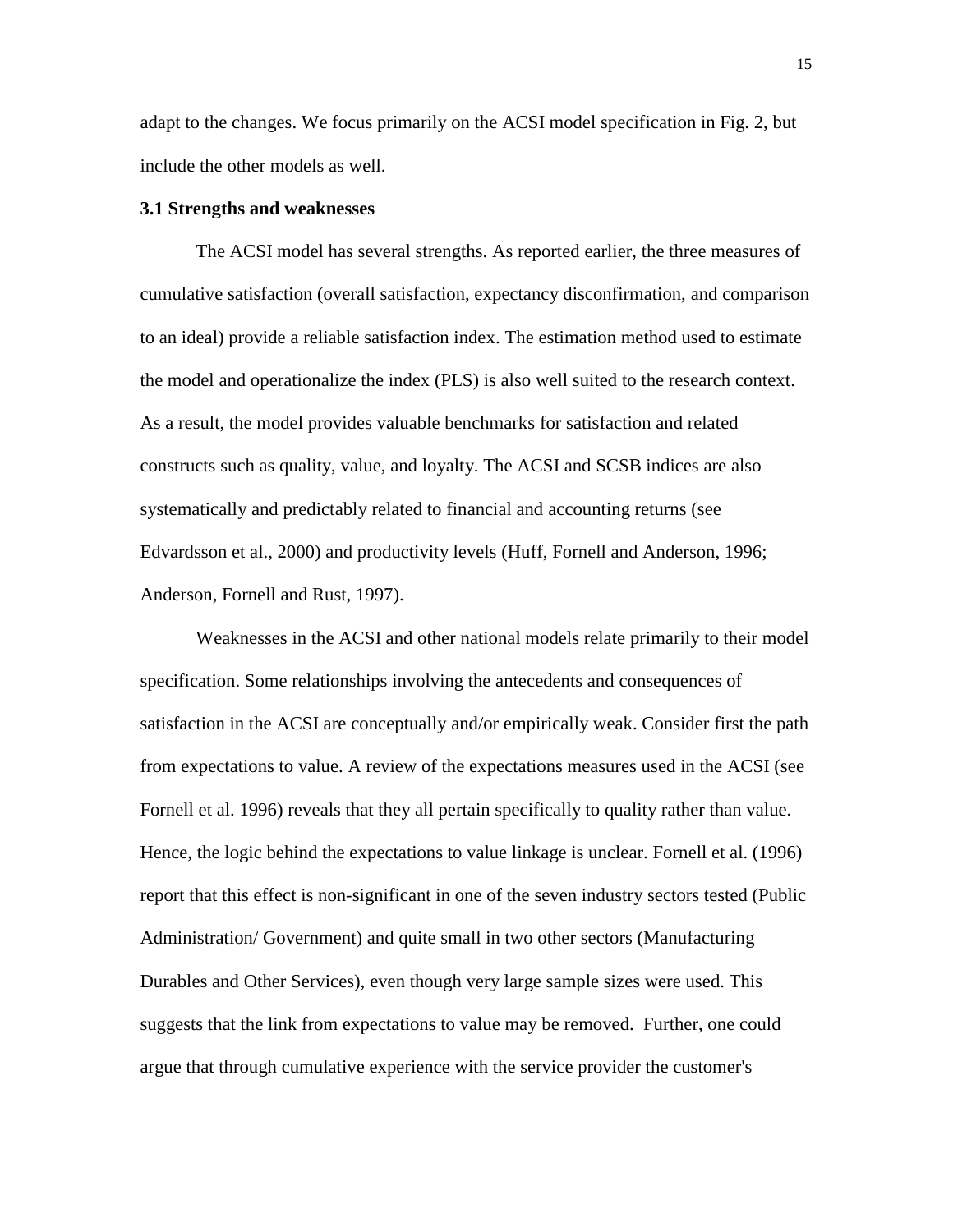expectations become more rational or precise (Rust et al., 1999), thus leading to confirmation rather that disconfirmation of expectations. Expectations either become passive or they cease to exist in these situations (Oliver, 1997). This is again an argument for eliminating expectations as a construct when using cumulative satisfaction measures.

There are also reasons to question the link from expectations to satisfaction. Johnson, Nader and Fornell (1995) demonstrate that there may be no direct effect of customer expectations on customer satisfaction using SCSB data. Rather, expectations can be an artifact of service delivery or product consumption in some situations (where customers have little experience and weak expectations). Similarly, Fornell et al. (1996) report a non-significant effect of expectations on satisfaction for the entire Finance/Insurance industry sector using ACSI data. In two other service industry sectors (Transportation, Communications and Utilities, and Other Services) the effect is sufficiently small as to question whether an expectations to satisfaction link is warranted. Even in industries where customers have significant consumption experience, our review of several firm-level ACSI models (as for utility services, automobiles, and food and beverage products) reveals that small or non-significant impacts of expectations on satisfaction are common. This is likely due to the strong link between the expectations and quality constructs in the ACSI survey questions. Arguably, quality completely mediates the impact of quality expectations on satisfaction, which would eliminate the need for a separate expectations construct. As a result, expectations are removed from the new NCSB-model.

The link from quality to value in all the current models is particularly problematic. Certainly, adding a link from quality to value adds to the predictive value of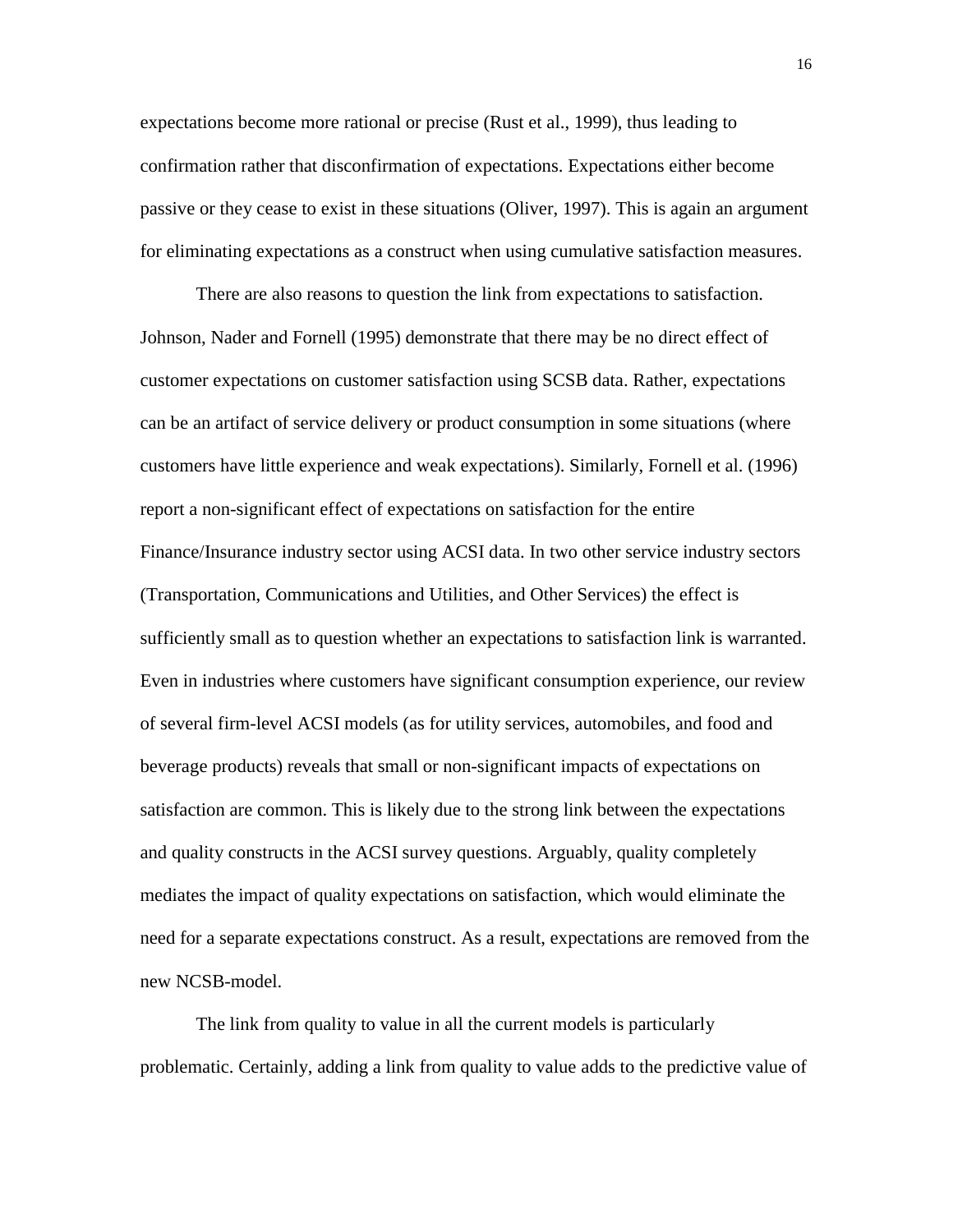the model. This is straightforward, as quality is a major part of the value equation. It is difficult, however, to interpret this path. To be a pure antecedent in a cause and effect model, there must be some hypothesis or rationale regarding the mechanism by which one construct influences or produces a change in another (Bagozzi, 1994). In the current models, the relationship from quality to value may be tautological as well as causal because quality is related to value by definition.

The problem occurs when assigning meaning to the path coefficients involving value vis-à-vis quality, and particularly the direct path from quality to value. It is impossible to know how much of the impact that quality has on value is due to cause and effect, and how much is true by definition. Even the causal part of the path is questionable. Later we propose to remove the tautology by replacing the value construct with a perceived price construct. But what, then, is the nature of a causal effect of perceived quality on perceived price? If anything, market research would suggest that price is a cue to quality, not the opposite (Gerstner, 1985; Monroe, 1973).

Another possible limitation of the current model specifications is that all of the effects of quality, value, and expectations on loyalty are mediated by satisfaction. Cumulative satisfaction models, such as the ACSI, rest heavily on multidimensional expectancy-value model formulations (Bagozzi, 1992). Accordingly, customers have distinguishable psychological responses to their consumption experience (quality and value). These are the primary antecedents of customers' attitudes or stated evaluations regarding their consumption experience (cumulative customer satisfaction). This satisfaction, in turn, influences customers' behavioral intentions in the form of a predisposition to repurchase and consume the product or service again (customer loyalty).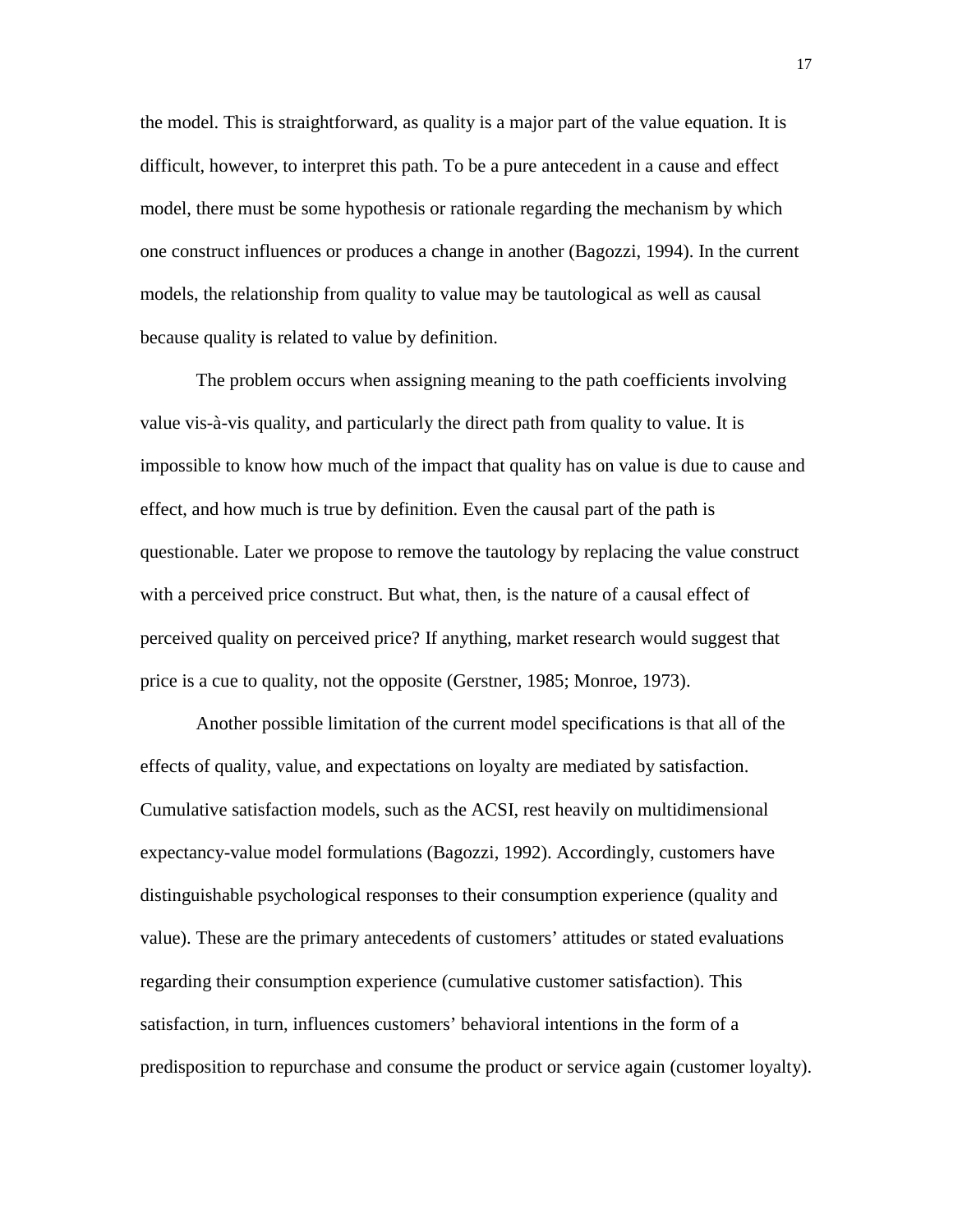It is common in expectancy-value models to view attitude and behavioral intention constructs as only partially mediating the effects of an individual's belief structure on outcomes (Bagozzi and Yi, 1994). The degree of mediation depends on the strength of the overall evaluation. Thus quality and/or value may have some direct effect on loyalty that is not mediated by satisfaction. This is consistent with Bloemer and Kasper (1995) who argue and show that more explicit or strongly held satisfaction evaluations have a greater effect on customer loyalty than do more implicit or weakly held evaluations. The partial mediation argument is also consistent with the notion that customer do not necessarily recall an existing evaluation when responding to an intentions-related question (as when assessing loyalty). At least in part, they construct a response after the question is asked (Feldman and Lynch, 1988; Simmons, Bickart, and Lynch, 1993). Finally, the argument is consistent with the notion that customers reweigh price information when evaluating loyalty vis-à-vis satisfaction (Mittal, Ross, and Baldasare, 1998).

Turning attention to the consequences of satisfaction, it is important to realize that Hirschman's (1970) exit-voice theory, on which the consequences of satisfaction in the ACSI model are based, was developed in a time when formal complaint management systems were either non-existent or relatively primitive. There was little focus on complaint handling as a mechanism for retaining customers and increasing profitability. Theoretically, complaining was a natural consequence of low satisfaction, not an opportunity to increase satisfaction. Over the last decade, however, researchers have realized the importance and power of these mechanisms toward increasing satisfaction (Heskett, Sasser and Hart, 1990). As a result, complaint resolution has become more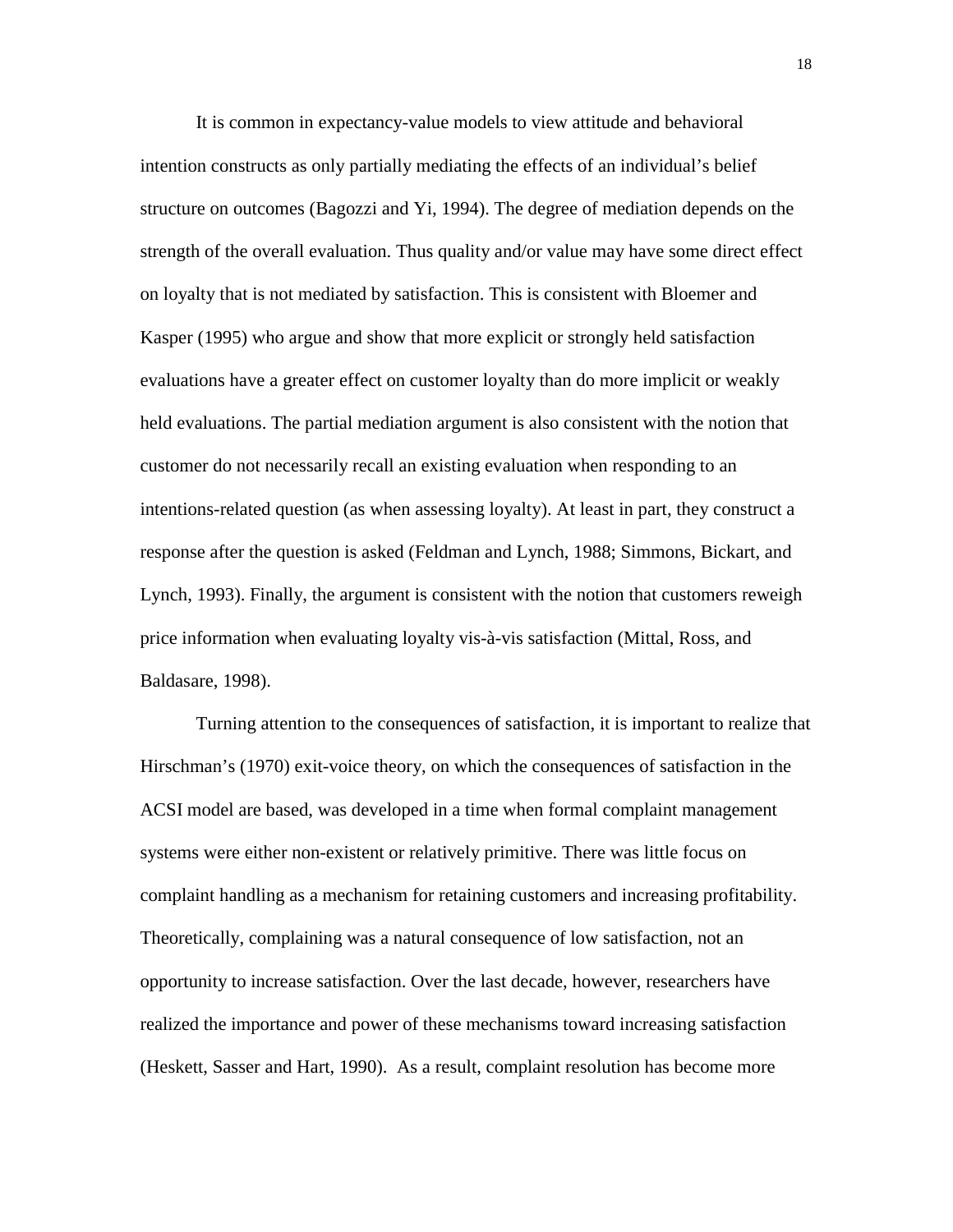important than complaints per se. Researchers now emphasize the potential for complaint management and service recovery systems to increase satisfaction (Smith, Bolton and Wagner, 1999). Therefore, just how complaints are handled and resolved should be a driver rather than a consequence of satisfaction.

There is also a methodological reason to view complaints or complaint handling as a driver of satisfaction. Because the complaints and recovery activity necessarily occur prior to the customer being surveyed, it is problematic to view them as anything other than antecedents to overall satisfaction. This suggests that measures for complaint handling and resolution be added to national satisfaction surveys.

Another option is to propose reciprocal causation, or a non-recursive relationship, between satisfaction and complaint behavior. Accordingly, complaint behavior should reduce cumulative satisfaction as an overall measure of the customer's experience while satisfaction, in turn, reduces complaint behavior in accord with Hirschman's theory. However, positing reciprocal causation has its own problems. Temporal priority of cause to effect is a necessary part of causal explanations in the philosophy of science literature (Bagozzi, 1994). In a cross-sectional survey such as the ACSI, it is impossible for two constructs to be causes of each other and satisfy the constraint of temporal priority. Thus, a reciprocal relationship appears unwarranted.

Now consider the addition of corporate image as a driver of expectations and satisfaction as in the NCSB and ECSI models. Corporate image has been modeled as a psychological anchor that affects perceptions of quality performance as well as satisfaction and loyalty (Andreassen and Lindestad, 1998a). But in the national index surveys, satisfaction and corporate image measures are collected simultaneously. As a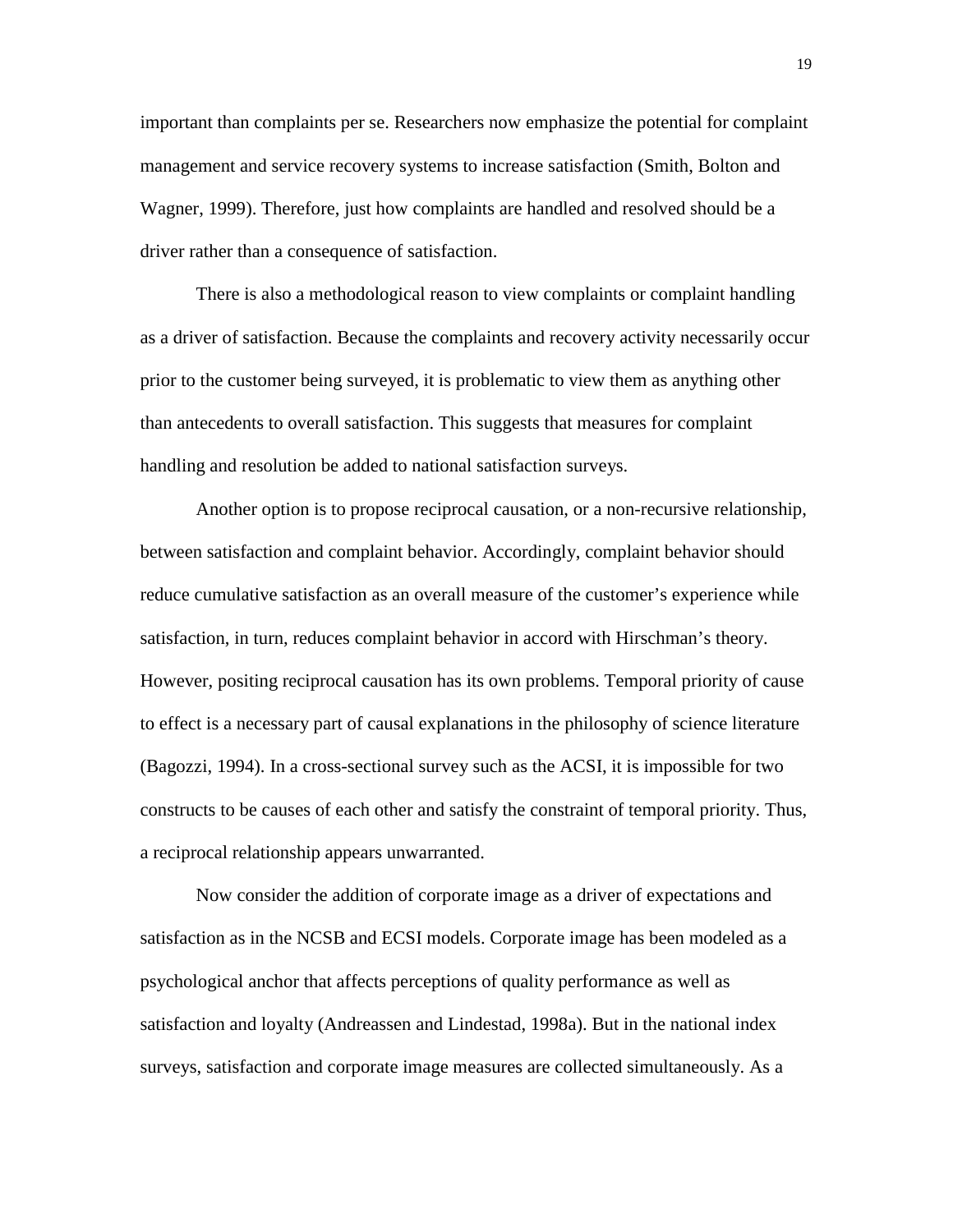result, customers' purchase and consumption experiences, summarized in their satisfaction evaluation, naturally influence their evaluations of corporate image. As argued below, it makes more sense to model satisfaction's contribution to corporate image.

#### **3.2 A New Model**

Based on our discussion and review of the existing models, we propose a new model that addresses these limitations and concerns through a series of modifications and additions. The new model: (1) replaces the value construct with a "pure" price construct; (2) replaces customer expectations with corporate image as a consequence of satisfaction; (3) includes two aspects of relationship commitment as well as corporate image as drivers of loyalty; (4) incorporates the potential for direct effects of price on loyalty, and (5) includes complaint handling as a driver of both satisfaction and loyalty. These changes are part of our proposed model that is illustrated in Fig. 3.

#### - insert Fig. 3 about here -

The first recommended change is to replace the customer expectations construct in previous models with a corporate image construct. The cross-sectional nature of national customer satisfaction data means that pre-purchase expectations are collected post purchase, or at the same time that satisfaction is measured. What is really being collected is a customer's perception of the company's or brand's corporate image. Moreover, this corporate image will have been affected by the customer's more recent consumption experiences, or customer satisfaction. Thus corporate image should be modeled as an outcome rather than a driver of satisfaction. The effect of satisfaction on corporate image reflects both the degree to which customers' purchase and consumption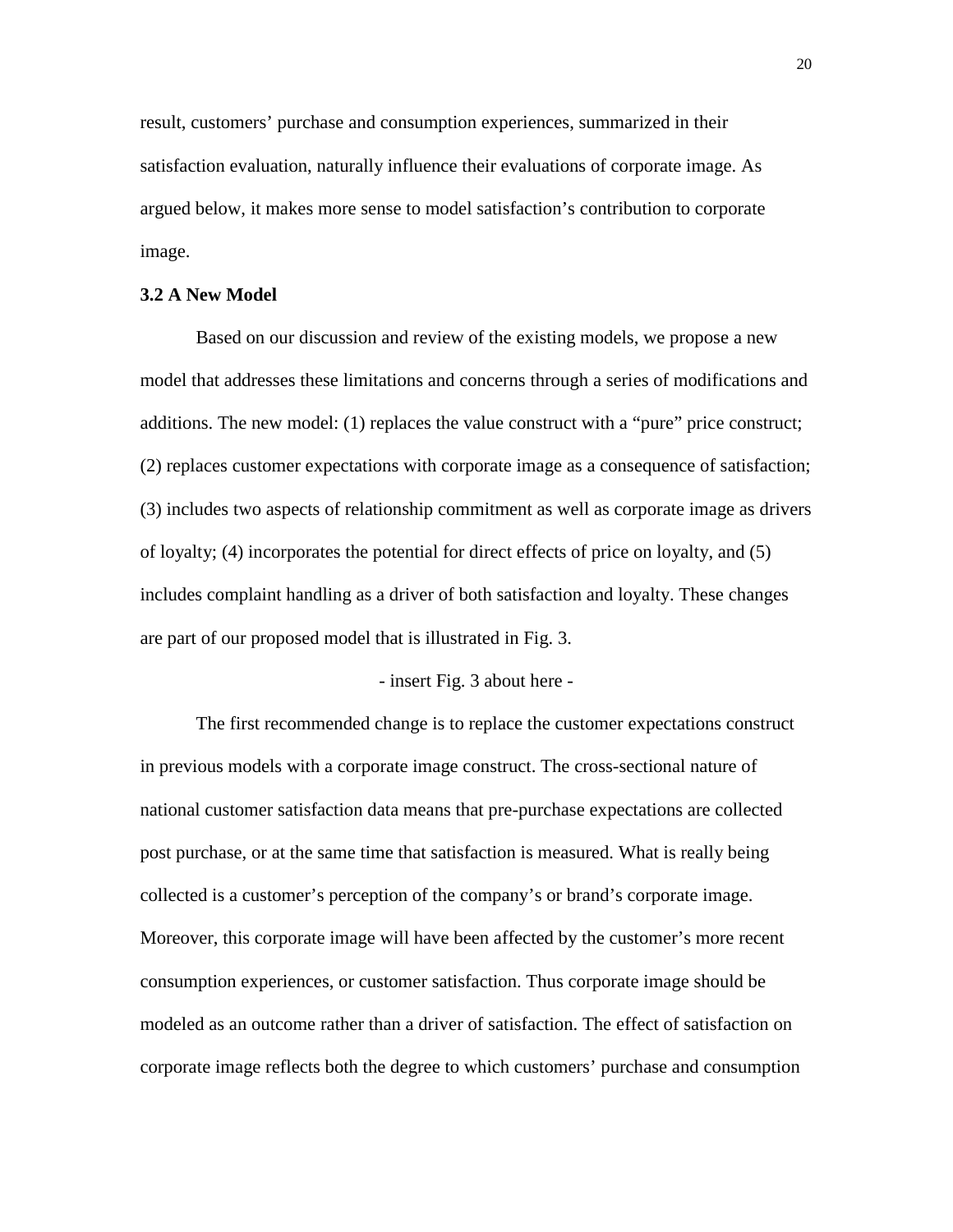experiences enhance a product's or service provider's corporate image and the consistency of customers' experiences over time.

The second recommended change is to replace complaint behavior with complaint handling, or how well any given complaint has been resolved. Complaint handling should have a direct effect on satisfaction as well as loyalty. Well-handled complaints should have a more positive effect on satisfaction while poorly handled complaints should have a more negative effect. As argued previously, this change reflects the more mature nature of complaint management systems and the fact that the complaint behavior and resolution occurs prior to the satisfaction evaluation. As the problem and its handling may also be salient when repurchasing the product or service or recommending it to others, complaint handling may also have a direct effect on loyalty. In Fig. 3, the complaint handling construct and its relationships are shown using dotted lines to signify that they only apply to those subset of customers who complained and could subsequently evaluate the complaint handling questions.

A third recommended change is to eliminate the tautology between perceived quality and perceived value. Adding the perceived quality construct to the ACSI model certainly provides more diagnostic information than was available under the original SCSB model. But because quality is part of value, the relationship is confounded. We recommend replacing the perceived value construct with a perceived price construct. We use survey questions that have customers evaluate price relative to a variety of benchmarks, including comparisons of the product's price versus expected price, competitors' prices, and quality. Extracting an index of what these survey measures have in common should measure a more "pure" price construct.

21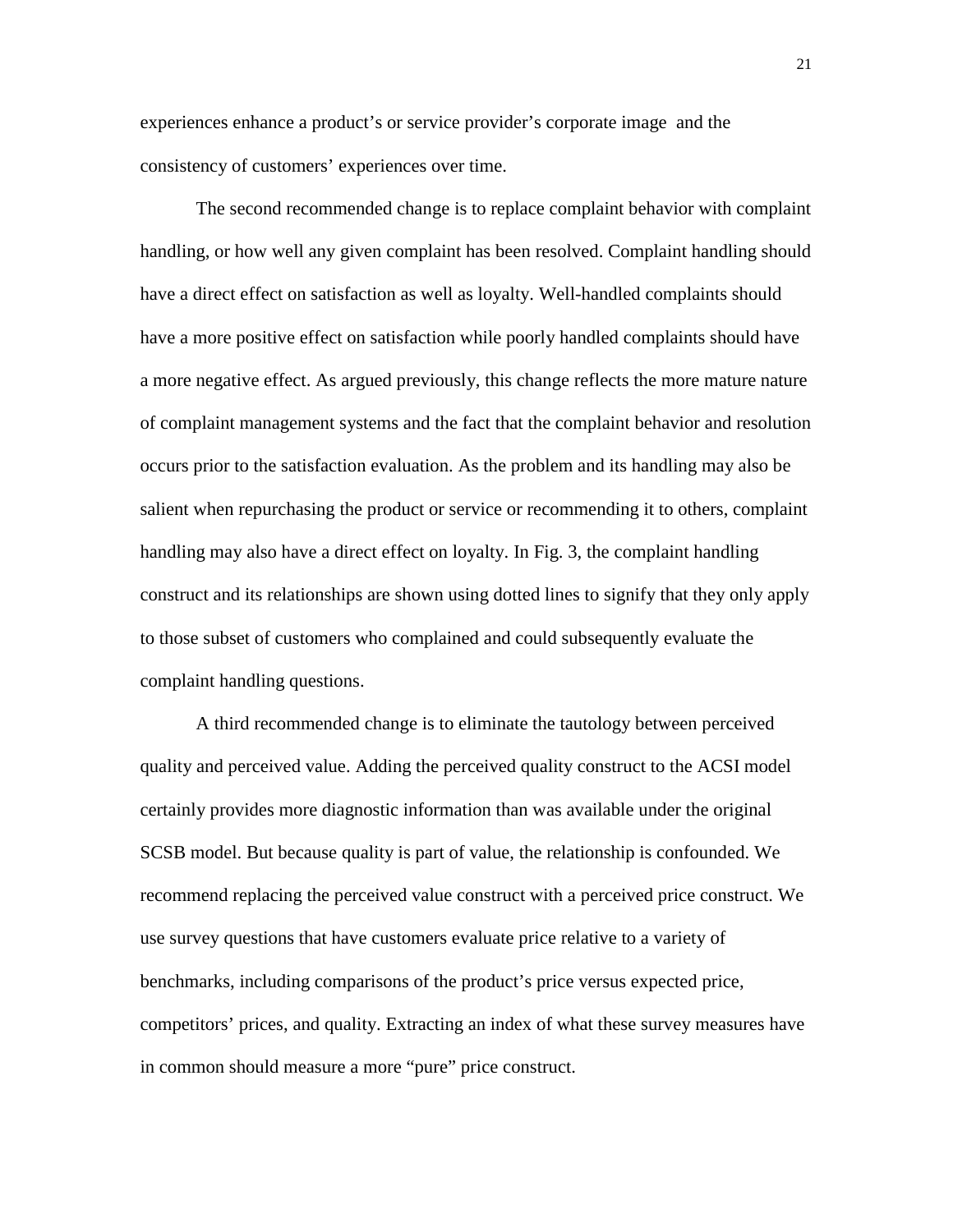Our fourth recommendation is to better understand and predict customer loyalty as a key performance benchmark. As shown in Fig. 3, and consistent with earlier models, satisfaction still has a direct effect on loyalty. This reflects the degree to which customers' purchase and consumption experiences directly affect loyalty. But corporate image should also directly affect customer loyalty. The corporate image effect captures such things as the ongoing inclusion of certain brands in a customer's set of considered brands (consideration set) over time and more long term or memory-based evaluations of the brand (Johnson and Gustafsson, 2000).

 In keeping with the emerging view of marketing as more than just exchange (see for example Berry 1983, Grönroos 1990), we propose using two relationship commitment constructs from the NCSB to help explain more variation in loyalty. Relationship commitment picks up on those dimensions that keep a customer loyalty to a product or company even when satisfaction and/or corporate image may be low. We distinguish between the affective and calculative bases of commitment. Recall that the affective component is "hotter" or more emotional. It captures the affective strength of the relationship that customers have with a brand or company and the level of involvement and trust that results. This affective commitment serves as a psychological barrier to switching. The calculative component is based on "colder" or more rational and economical aspects such as switching costs. This includes the degree to which customers are held hostage to a particular service company or location. The commitment constructs are modeled as mediating the effects of satisfaction on loyalty.

Finally, we recommend that direct effects of price and/or quality on loyalty be considered. The model in Fig. 3 breaks quality up into different quality dimensions that

22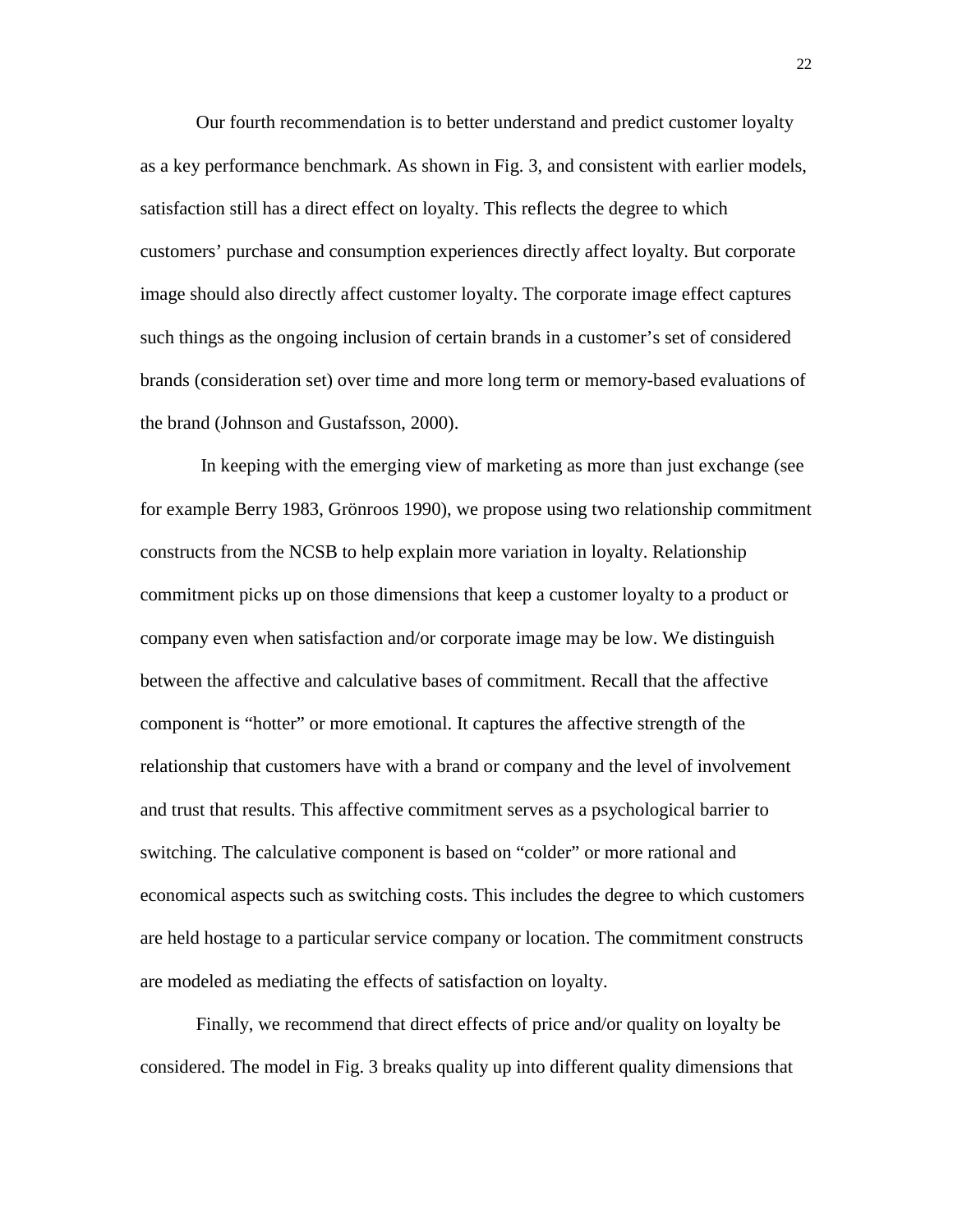make up the "lens" of the customer (Johnson and Gustafsson, 2000). We view it as a matter of choice as to whether one uses an overall quality index (as in the ACSI), distinguishes between product and service quality (as in the ECSI), or uses quality dimensions that are more tailored to the industry or category type (which is the case in the NCSB). This decision should depend on the level of detail and diagnostic information desired. Our point is that, because satisfaction is an attitude-type evaluation, the degree to which satisfaction will completely mediate the effects of price and quality dimensions on loyalty will be a function of the strength of the satisfaction evaluations. In those cases where satisfaction evaluations are weaker, or customers have less confidence in their evaluations, price and/or quality may have more direct effects on loyalty. We incorporate the direct effect of price on loyalty in Fig. 3 to illustrate this possibility. This is because price is particularly likely to receive increased attention in customers' repurchase (versus satisfaction) evaluations (Mittal, Ross, and Baldasare, 1998).

#### **4. Empirical study**

The proposed changes have been incorporated into the new NCSB model. In keeping with the SCSB and the ACSI, the NCSB is estimated using telephone surveys from a national probability sample of 6,900 customers. For the companies included in the study, interviews were conducted with 200 of their existing customers. To be eligible for interview, a prospective respondent must qualify as the purchaser of specific services within defined time-periods. Thus the definition of "customer" in the NCSB is "*[A]n individual chosen randomly from a large universe of potential buyers who qualify by recent experience as the purchaser or consumer of one service of one specific company which supplies household consumers in Norway*."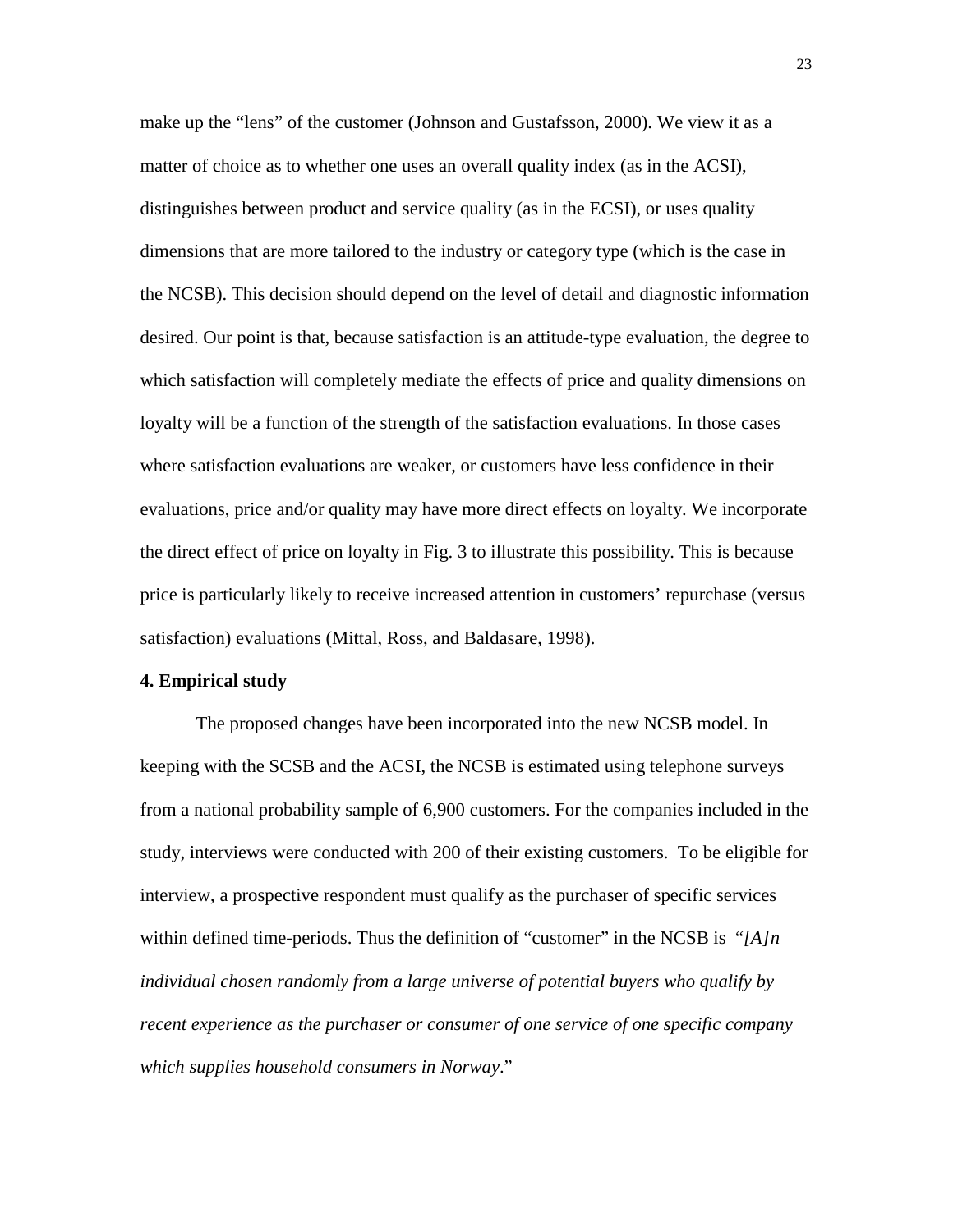Drawing from this sample, the new NCSB-model was tested using 2,755 respondent interviews from five different industries (airline, banks, bus transportation, service stations and train transportation). The survey was conducted using a professional marketing research bureau. Each interview lasted approximately 15 minutes.

#### *Measures*

As can be seen in Table 1, all constructs are measured using multiple indicators. The customer satisfaction or NSCB questions are identical to those used in the origianl Swedish and American models. Price is operationalized using various price benchmarks (Mayhew and Winer, 1992; Winer, 1986), while corporate image is measured using questions pertaining to overall image and other image benchmarks (similar to reputation – see Johnson and Gustafsson, 2000). The affective commitment and calculative commitment measures are adapted from the works of Samuelsen (1997), Samuelsen and Sandvik (1997), Kumar, Hibbard and Sterm (1994) and Meyer and Allen (1984). The behavioral intention measures for operationalizing loyalty are based on Zeithaml, Parasuraman and Berry (1996).

#### - insert Tables 1 and 2 about here -

The NCSB quality drivers are partly based on focus group interviews with customers and managers from the different industries and partly based on the SERVQUAL instrument developed by Parasuraman et al. (1988) and Zeithaml et al. (1990). Merging these efforts led to a five-factor solution, consisting of tangibles, reliability, responsiveness, assurance and empathy. As can be seen from Table 2, all five constructs are measured using multiple indicators. Only minor industry adjustments were allowed, as cross company comparison is one of the major goals of the NCSB. A 10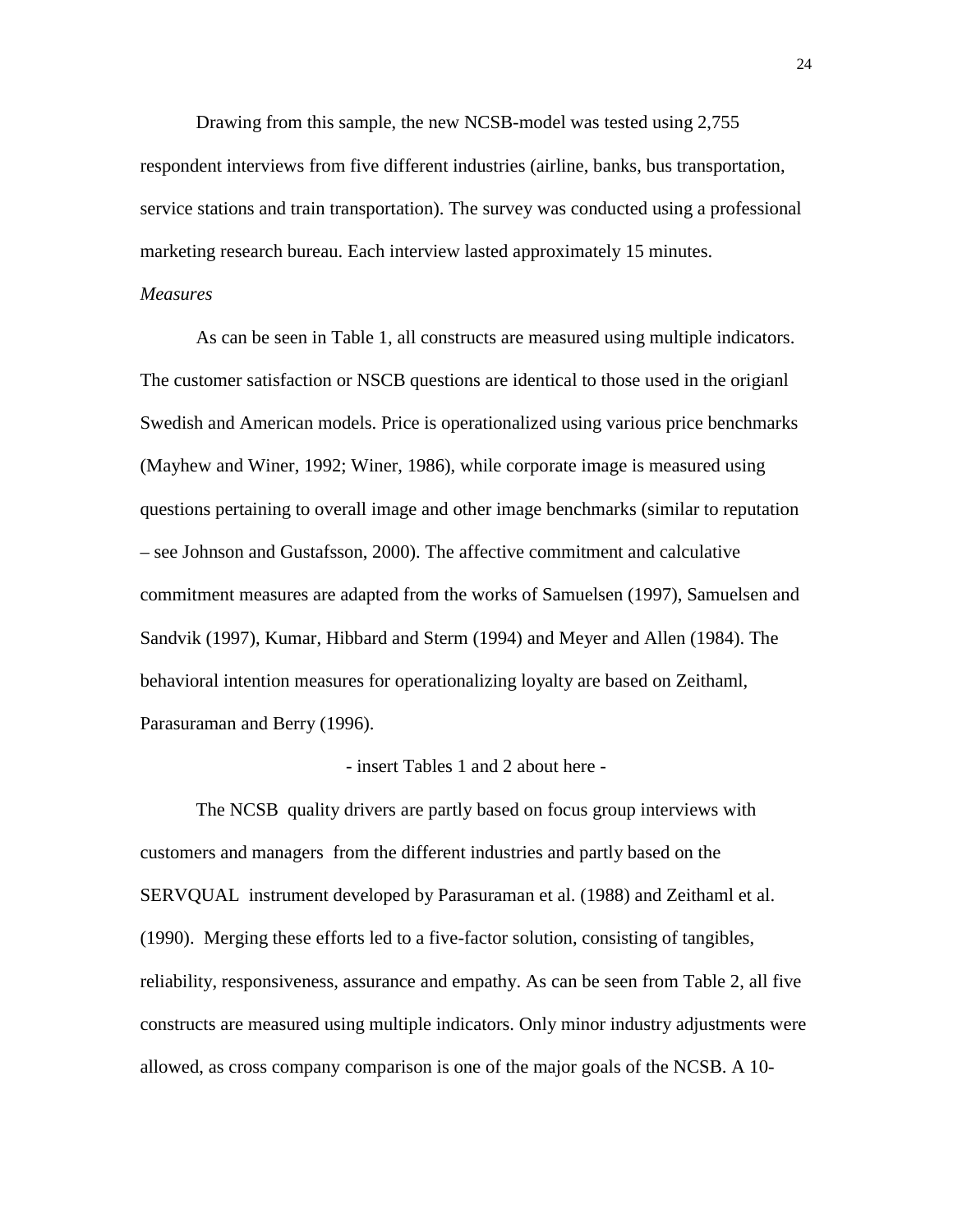point Likert-type scale was applied to measure the different constructs. The questionnaire consisted of three different scale types anchored from bad to good, low to high degree, and unlikely to likely depending on the question. In addition, respondents were offered a "don't know" and a "will not tell" category in case of lacking knowledge, indifference or unwillingness to answer. These categories were recoded as missing and the average number of missing values by industry were 8% for airlines, 9% for trains, 9% for gas stations, 10% for banks, and 12% for buses. The missing values were replaced with series means (Downey and King, 1998) to estimate the model for each industry.

## **4.1 Model results**

The proposed model was estimated using PLS (following Fornell, 1992; Fornell et al., 1996) across individual respondents for each of five industries in our overall sample: (1) Banking (n = 902), (2) Gas Stations (n = 500), (3) Airlines (n = 400), Bus Transportation ( $n = 203$ ) and Train Transportation ( $n = 750$ ). We first discuss the quality of the measurement model and then examine the latent variable model results.

Overall, the measurement variable (MV) loadings for each of the five models are all relatively large and positive. The loadings should exceed 0.707 to ensure that at least half of the variance in the observed variable is shared with the construct (the squared correlation equals the variance explained, where  $0.707^2 = 50\%$ ). In PLS estimation, this criterion is referred to as communality (Fornell and Cha, 1994). Table 3 reports the average communality for each latent variable in each industry. Average communality is greater than 0.5 in 51 of 55 cases (92%). The four exceptions are all for the Tangibles construct from the SERVQUAL drivers, implying that this construct contains more than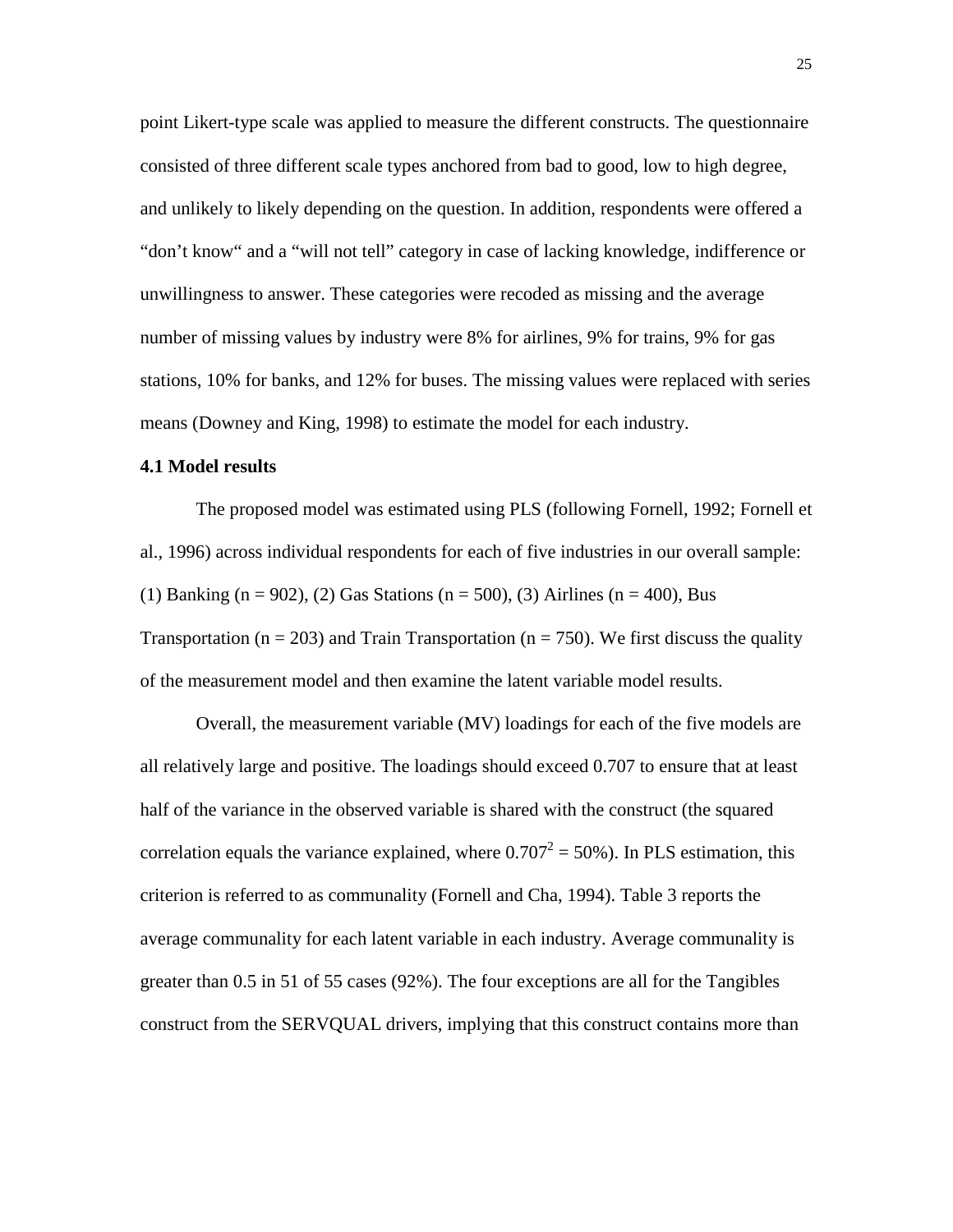one component or latent variable. Communality exceeded the 0.5 criterion for all of the non-SERVQUAL constructs.

- insert Table 3 about here -

Another criterion used to evaluate the validity of the measurement model, specifically the discriminant validity of the model, is to explore whether each latent variable (LV) or construct shares more variance with its MVs (indicators) than it does with other constructs in the model. This is examined by looking at the percentage of MV loadings that exceed the LV correlations. The percentage is quite low, equaling 7%, 1%, 6%, 4% and 4% for the airline, bank, bus, gas station, and train models respectively. It is important to note that most of the violations occur for the SERVQUAL constructs. There are 86 out of a total of 1910 comparisons (across the five models) where an LV correlation exceeds an MV loading for the two constructs involved. Of these 86 cases, 57 (66%) involved tangibles, which is consistent with the communality results, and 20 (23%) involved assurance. We therefore conclude that both the convergent and discriminant validity in the models is strong. What weaknesses exist are concentrated in the SERVQUAL part of the model.

To evaluate the latent variable results, we first examine the size and significance of the predicted path coefficients. We then examine the ability of the model to explain variation in the endogenous variables, especially satisfaction and loyalty. Table 4 reports the size and significance of each path for each industry. Following Fornell et al (1996), Jackknife estimates were generated to evaluate the significance of the paths. As the majority of path coefficients are significant, only those paths that are not significant ( $p >$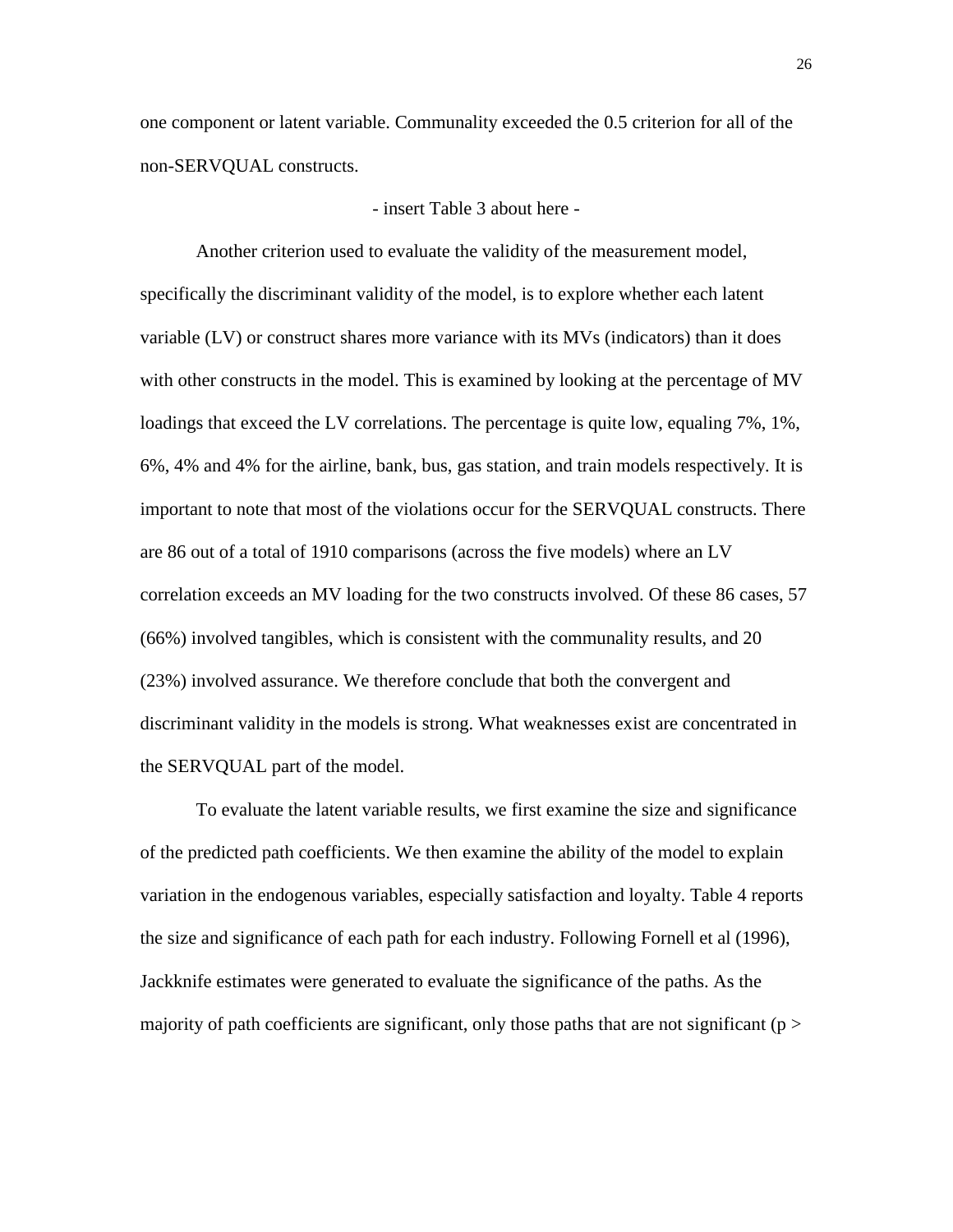0.05) are marked in the table. Out of 70 possible paths (14 paths for each of 5 industry models), 48 (68.5%) are significant in the predicted direction.

#### - insert Table 4 about here -

Again, however, it is important to evaluate the SERVQUAL-related paths separately from the other NCSB path coefficients. Most of the insignificant paths involve the SERVQUAL constructs. Whereas only 11 of 25 SERVQUAL-related paths are significant (44%), 37 of 45 of the non-SERVQUAL paths are significant (82%). Among the eight non-significant paths involving the non-SERVQUAL constructs, three are for the direct effect of price on loyalty, which we do not expect to be significant in every case. Recall that such direct effects of satisfaction drivers on loyalty are only likely when the satisfaction evaluation or attitude is relatively weak. In two cases (banks and buses), calculative commitment had no direct effect on loyalty. There is only one path that is not in the right direction, which is a negative but non-significant effect of the responsiveness construct (from SERVQUAL) on satisfaction for trains.

The second indicator of the model's performance is its ability to explain the important latent variables in the model, especially customer satisfaction and loyalty. We pay particular attention to explained variation in loyalty given the addition of the corporate image and relationship commitment constructs. The variance explained in the endogenous variables by industry is reported in Table 5. An important finding is that, in four out of five industries, the model explains more variation in loyalty than in satisfaction. Moreover, in four of five industries the model explains more than 50% of the variation in loyalty evaluations. The  $R^2$  measures for overall customer satisfaction range from 0.49 for the gas stations to 0.56 for bus transportation (average  $R^2$  of .54). The  $R^2$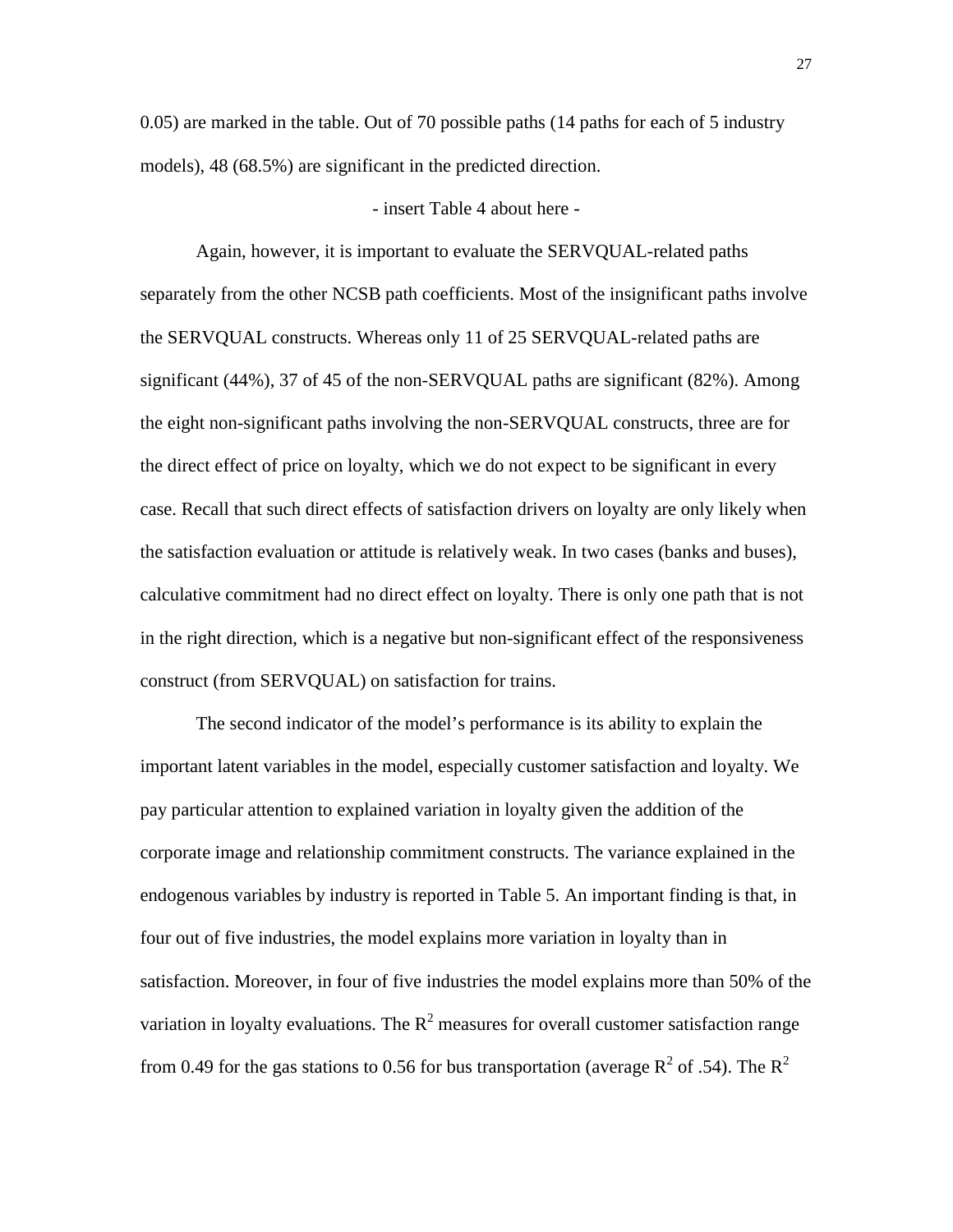measures for customer loyalty range from 0.46 for bus transportation to 0.63 for the airline industry (average  $R^2$  of 0.57). Contrast this with the ACSI model (Fornell et al, 1996), which explains more variation in satisfaction than in loyalty and where the average variation in loyalty explained is only 0.36 or 36%. The variances explained for the other endogenous constructs (corporate image, affective commitment, and calculative commitment) are generally lower. But in each case the constructs only have a single antecedent in the model (customer satisfaction).

- insert Table 5 about here -

#### **4.2 Results for complaining customers**

Separate models were run for those customers who complained either formally or informally to the company or service provider and, therefore, answered the complaint handling questions in the survey. The models include the complaint-handling construct (see Figure 2) that is measured using two indicators (quality of the compensation offered by the company, and the degree to which employees treated customers politely and with respect when they complained; see Table 1). For bus transportation and airlines, the sample of complaining customers was quite small ( $n = 14$  and 20 respectively). We thus focus on the models for train transportation ( $n = 154$ ), banking ( $n = 211$ ) and gas stations  $(n = 49)$ , where Jackknife estimates are again used to evaluate the significance of the effects. The MV loadings for the complaint-handling construct were large and positive in each case and exceeded any LV correlation involving the construct.

Complaint handling has little effect in the models. The path coefficient for the effect of complaint handling on satisfaction equals -0.078, 0.058 and –0.095 for trains, banks and gas stations respectively, none of which are significant. The path coefficients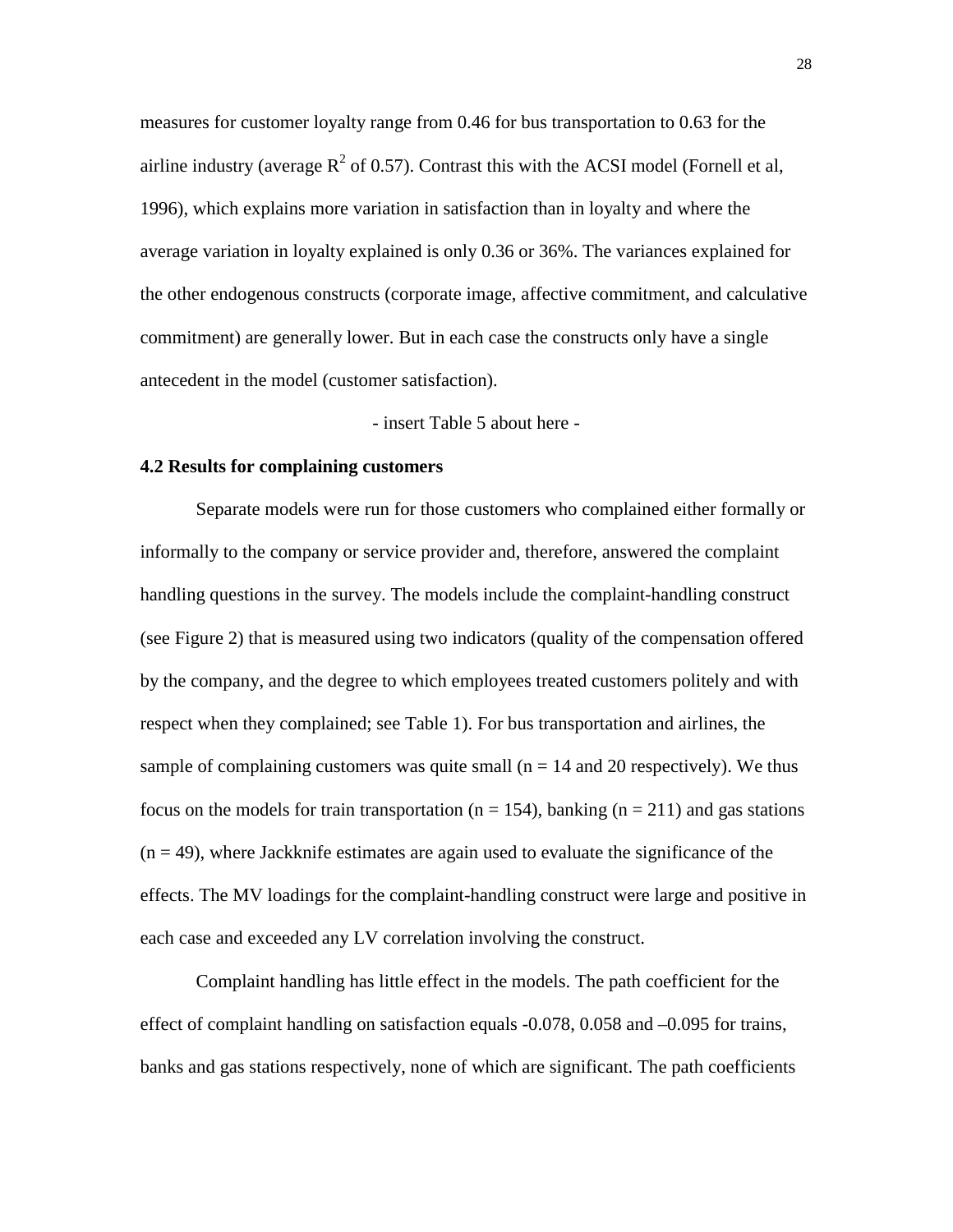for the direct effect of complaint handling on loyalty equal 0.026, 0.122 and 0.128 for trains, banks and gas stations respectively. The only significant direct effect of complaint handling on loyalty is the positive effect for banks. Thus, while the model was successful at isolating a complaint-handling construct, the construct did not have much effect on either satisfaction or loyalty. We discuss the likely reason for this in the next section.

## **5. Summary and Discussion**

A number of both national and international customer satisfaction barometers or indices have been introduced in the last decade, most of which are embedded within a system of cause and effect relationships (satisfaction models). Of critical importance to the validity and reliability of such indices is that the models and methods used to measure customer satisfaction and related constructs continue to learn, adapt, and improve over time. Building on recent findings and current research trends, we propose and test a number of modifications and improvements to the national index models that are now part of the Norwegian Customer Satisfaction Barometer (NCSB) model. We find general support for the proposed modifications using data from the NCSB survey.

We summarize and discuss our findings with respect to each of the proposed changes. One change was to add multiple benchmark comparisons for price to isolate a perceived price index. The model successfully isolates perceived price, and by removing "value" from the model and replacing it with price, we remove the overlap that exists between value and quality in, for example, the ACSI and ECSI models. We also argued that price may have a direct effect on loyalty over and above its indirect effect via satisfaction. This is because satisfaction, as an attitude-type construct, may only partially mediate the effect of quality and price on loyalty. The direct effect of price attractiveness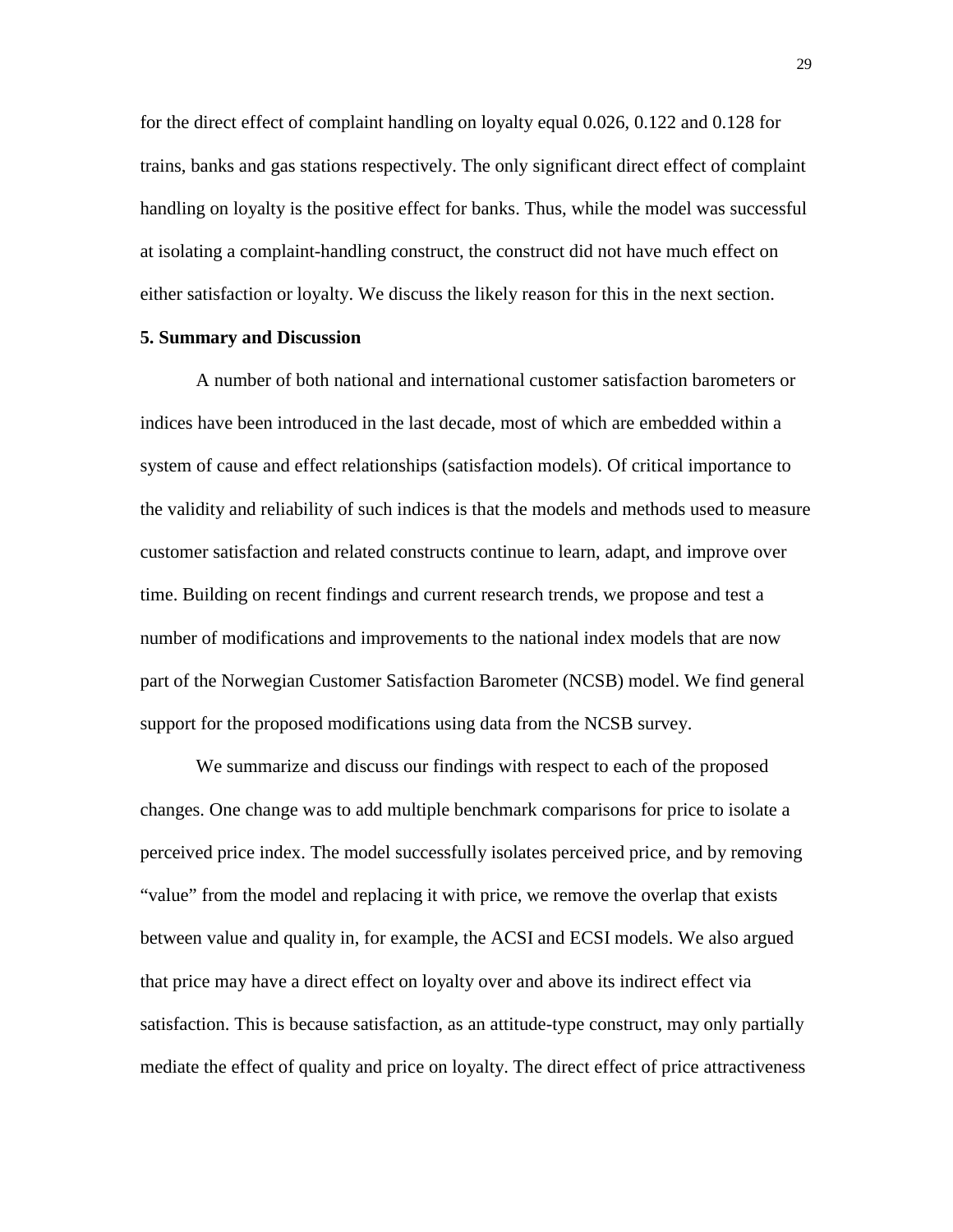on satisfaction was positive and significant in four of five industries, bus transportation being the exception. The path coefficients range from 0.13 for airlines to 0.30 for banks. The direct effect of price on loyalty is significant in two of the five industries, airlines and banks (path coefficients of 0.096 and 0.098 respectively). These results are consistent with the prediction that, in some industries, customers reweigh the importance of price when moving from satisfaction to loyalty evaluations. It is not surprising that the direct effect of price on loyalty is greatest in two price-competitive industries, airlines and banks.

Building upon the original NCSB model, our proposed model also includes two relationship commitment variables. Affective commitment captures more of the positive (or negative) relationship and trust that has built up between company and customer over time. Calculative commitment captures more of the economic consequences or costs associated with switching product or service providers. Both constructs are positively affected by satisfaction in four of five industries. As for the effect of price on satisfaction, the exception is the bus transportation industry. Satisfaction has a larger effect on affective commitment (ranging from 0.493 for gas stations to 0.652 for banks) than on calculative commitment (ranging from 0.155 for airlines to 0.272 for train transportation). This is not surprising. Satisfaction should be a major contributor to the strength of relationship and resulting customer trust (Hart and Johnson, 1999). In contrast, while satisfaction should influence the economics of switching, customers may be held economically hostage to particular service providers or locations even when satisfaction is low (Jones and Sasser, 1995).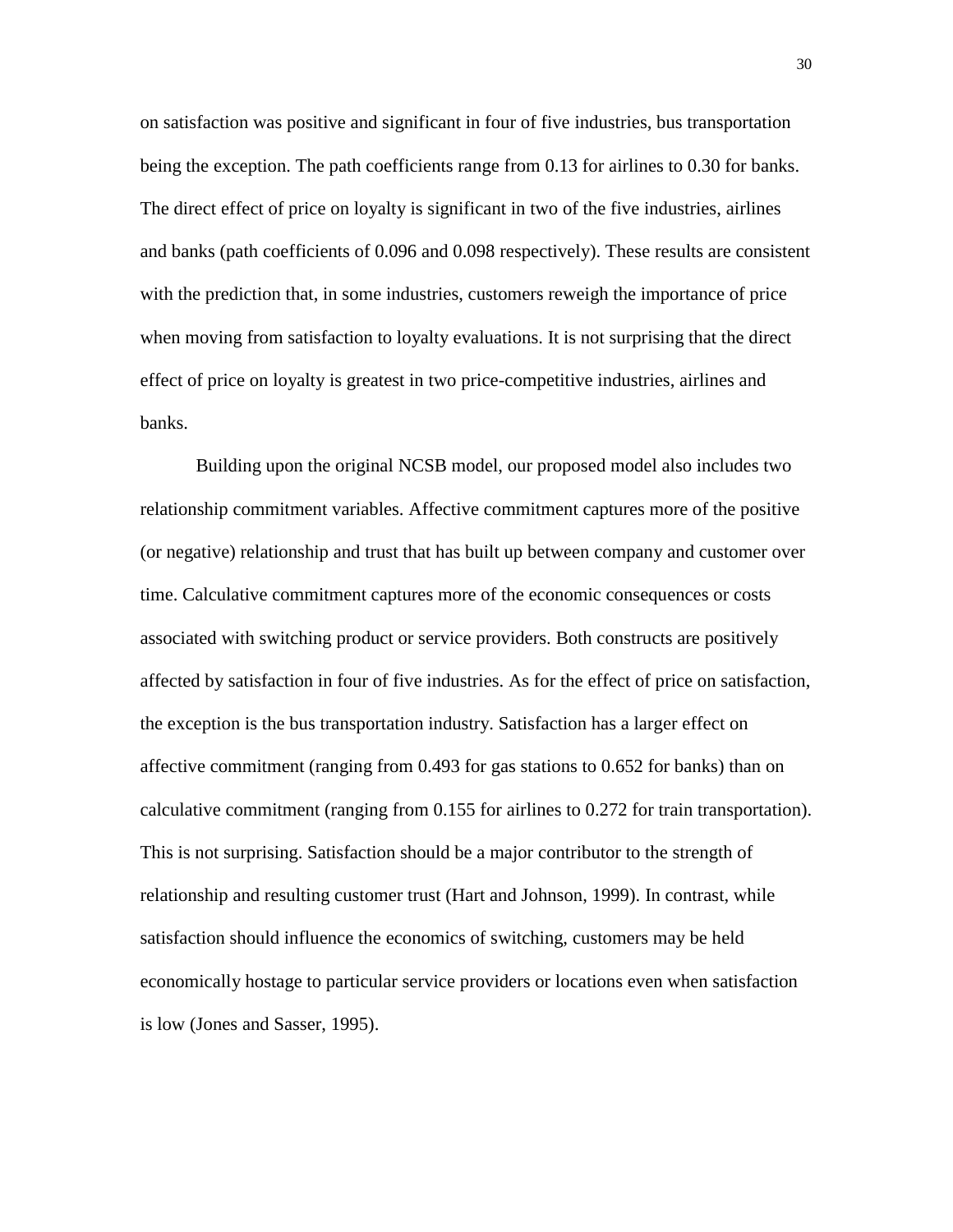One of the most important findings is the large positive effect that affective commitment has on loyalty. The effect is significant in four of five categories, bus transport again being the exception. In these four industries, affective commitment has a larger effect on loyalty than does satisfaction directly. This suggests that satisfaction affects loyalty largely through its ability to build strong relationships between companies and customers. Adding the commitment variables has the benefit of greatly increasing the model's ability to explain variation in loyalty vis-à-vis the other national index models.

Another major change is that we replace customer expectations, as an antecedent to satisfaction, with corporate image as a consequence of satisfaction. Recall that this change is based on the cross-sectional nature of the national index data, where a customer's consumption experiences (satisfaction) should have some influence on their perceptions of corporate image. The model is successful at isolating the corporate image construct, and the construct behaves as expected. Satisfaction has a consistently large effect on corporate image in each industry (ranging from 0.433 for trains to 0.575 for banks). This reflects the contribution that consumption experiences have on corporate image as well as the consistency between a customer's experiences and corporate image over time. The effect of corporate image on loyalty is smaller but significant in each of the five industries (ranging from 0.160 for gas stations to 0.256 for airlines). We believe that this captures the ongoing inclusion of brands or companies with strong corporate images among those that customers ultimately consider for purchase (i.e., the consideration set).

The direct effect of satisfaction on loyalty, which ranges from a low of 0.130 for trains to a high of 0.289 for banks, is also positive and significant for each industry. This

31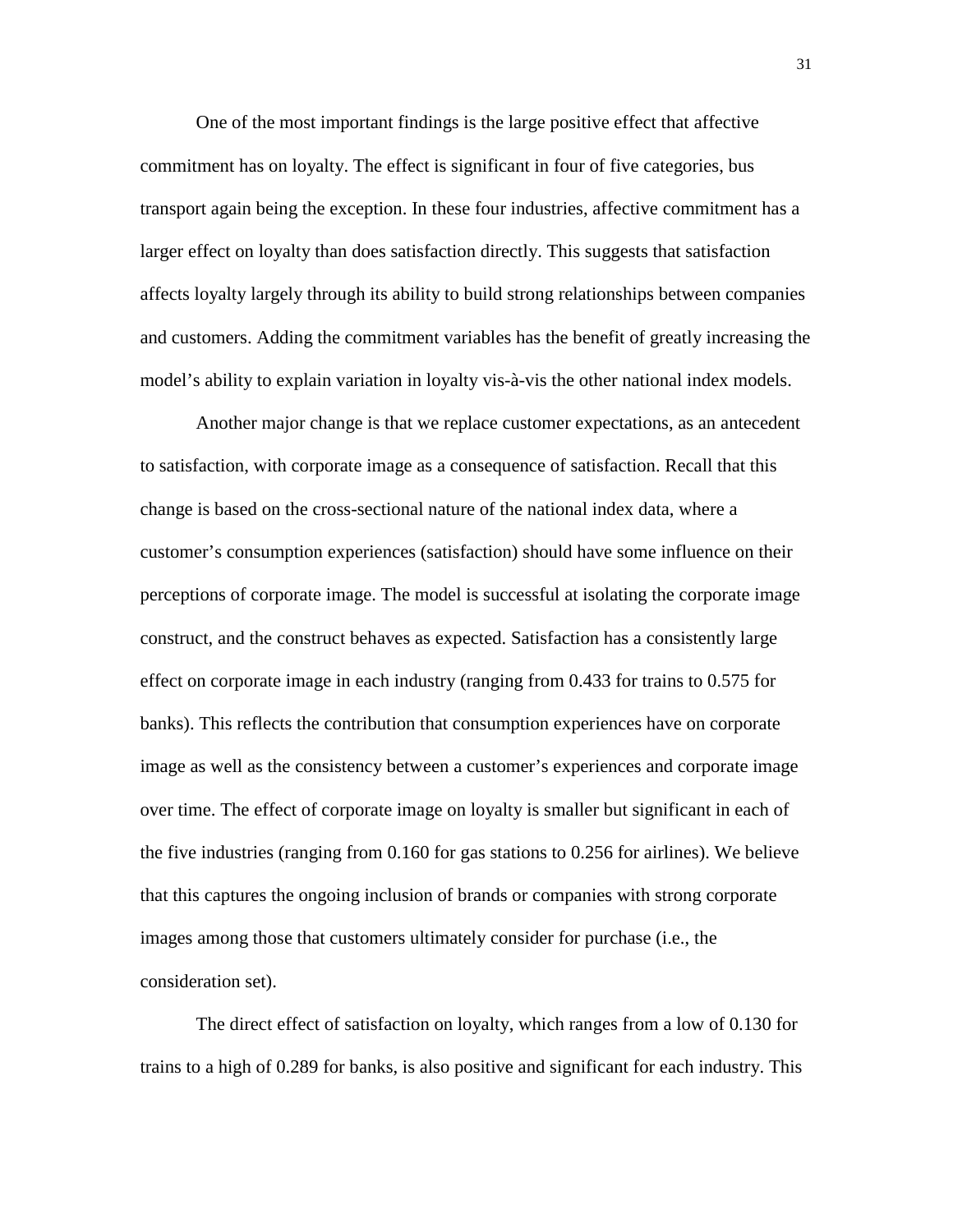direct effect captures the effects of satisfaction on loyalty that are not mediated by the corporate image or commitment constructs. Given that we have added more drivers of loyalty, it is useful to examine the total effect that satisfaction has on loyalty in each case. The total effect is the sum of all direct and indirect effects linking satisfaction and loyalty, which equals 0.551, 0.627, 0.471, 0.557 and 0.458 respectively for airlines, banks, buses, gas stations and trains. As one would expect, the total effect of satisfaction on loyalty is greatest in those industries where Norwegian customers have greater choice among competitors, most notably banks, gas stations and airlines.

Complaint handling and the SERVQUAL constructs were two areas where the model did not perform as well as expected. In the ACSI model, complaint behavior is modeled as a consequence of satisfaction. Because complaint handing is an increasingly important means of improving satisfaction, we used the quality of complaint handling among complaining customers as a driver of both satisfaction and loyalty. Although we successfully isolate a complaint-handling construct, it has little effect on either satisfaction or loyalty. The most likely explanation is that complaint management systems in the industries are not particularly effective at creating satisfaction or loyalty. This is consistent with Fornell et al.'s (1996) analysis of ACSI data, which suggests that complaint management systems are only capable of neutralizing complaints. The finding is also consistent with Bolton (1999), who finds that service recovery is generally ineffective for a majority of customers in both a restaurant and hotel setting.

The NCSB model uses a variation on the SERVQUAL constructs (tangibles, reliability, responsiveness, assurance and empathy) as service quality dimensions across industries. In contrast, the ACSI uses an overall quality construct, while the ECSI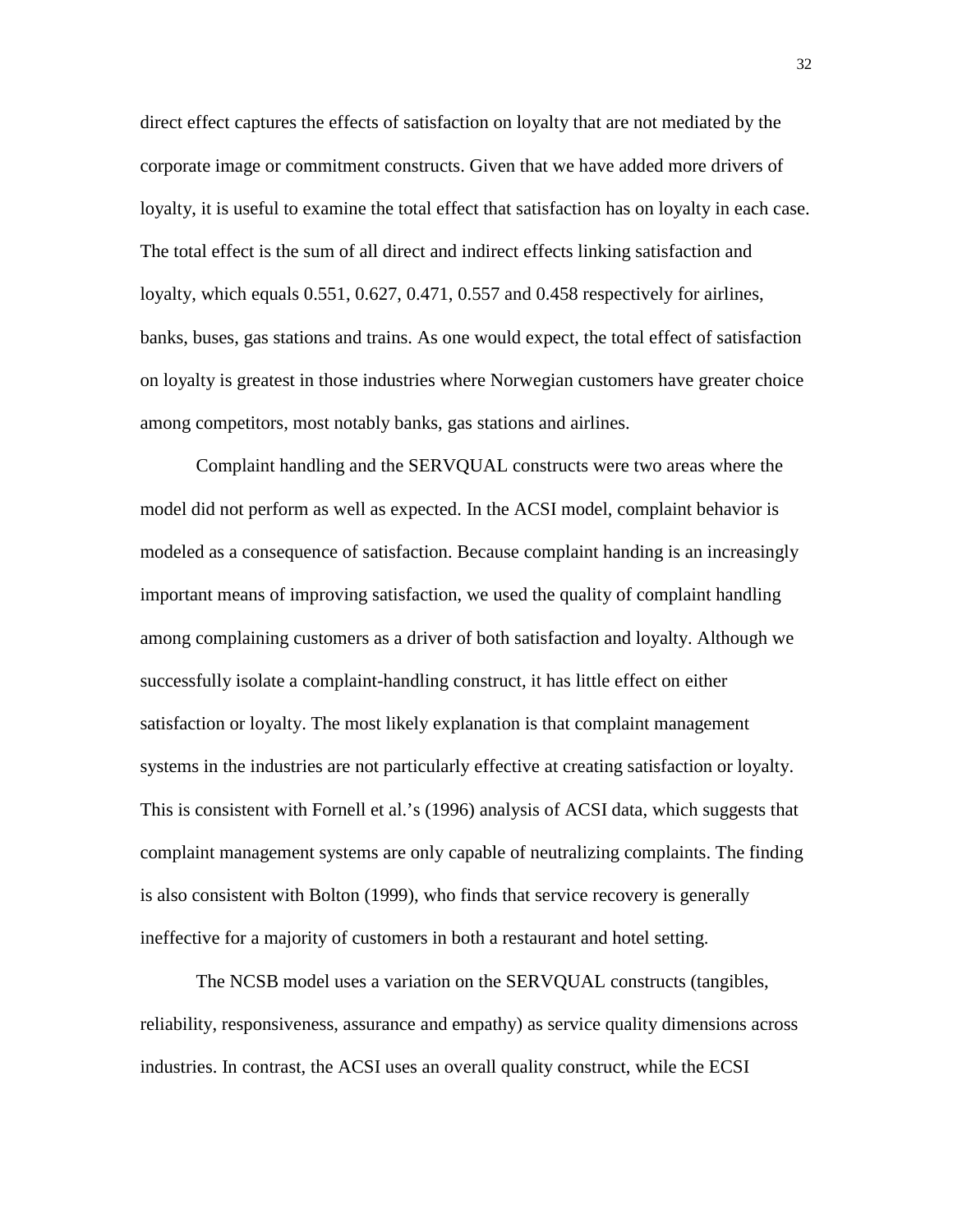distinguishes between overall service and overall product quality. As argued earlier, this is largely a matter of choice. How one specifies product or service quality depends on the level of detail versus generality desired in the research. Using the SERVQUAL dimensions is a natural place to start given that the NCSB focuses on service industries. However, our results reveal systematic problems with this part of the model, specifically with the tangibles construct and, to a lesser degree, the assurance construct. We also find that the majority of the paths from the five service quality dimensions to satisfaction are not significant. Our recommendation is that the national models either employ the overall product and/or service quality constructs (as used in the ACSI and ECSI models), or build more industry or firm-specific drivers of satisfaction (following Johnson and Gustafsson, 2000).

Overall, however, our results are quite promising. The pure price construct functioned as anticipated with respect to both satisfaction and loyalty. Cumulative satisfaction was found to update corporate image, which in turn impacts customer loyalty. Cumulative satisfaction is also an antecedent to relational commitment, which in turn has a relatively large impact on customer loyalty. As a result, the new NCSB model explains significantly more variance in loyalty than other national index models and can serve as a basis for future national index models. One potential limitation of our study is that it was based on data from a small economy. However, Norway is known to have a very open and competitive economy making it a good context to test the proposed model. But going forward, it will be important to test the new model in a wider range of both industries and countries.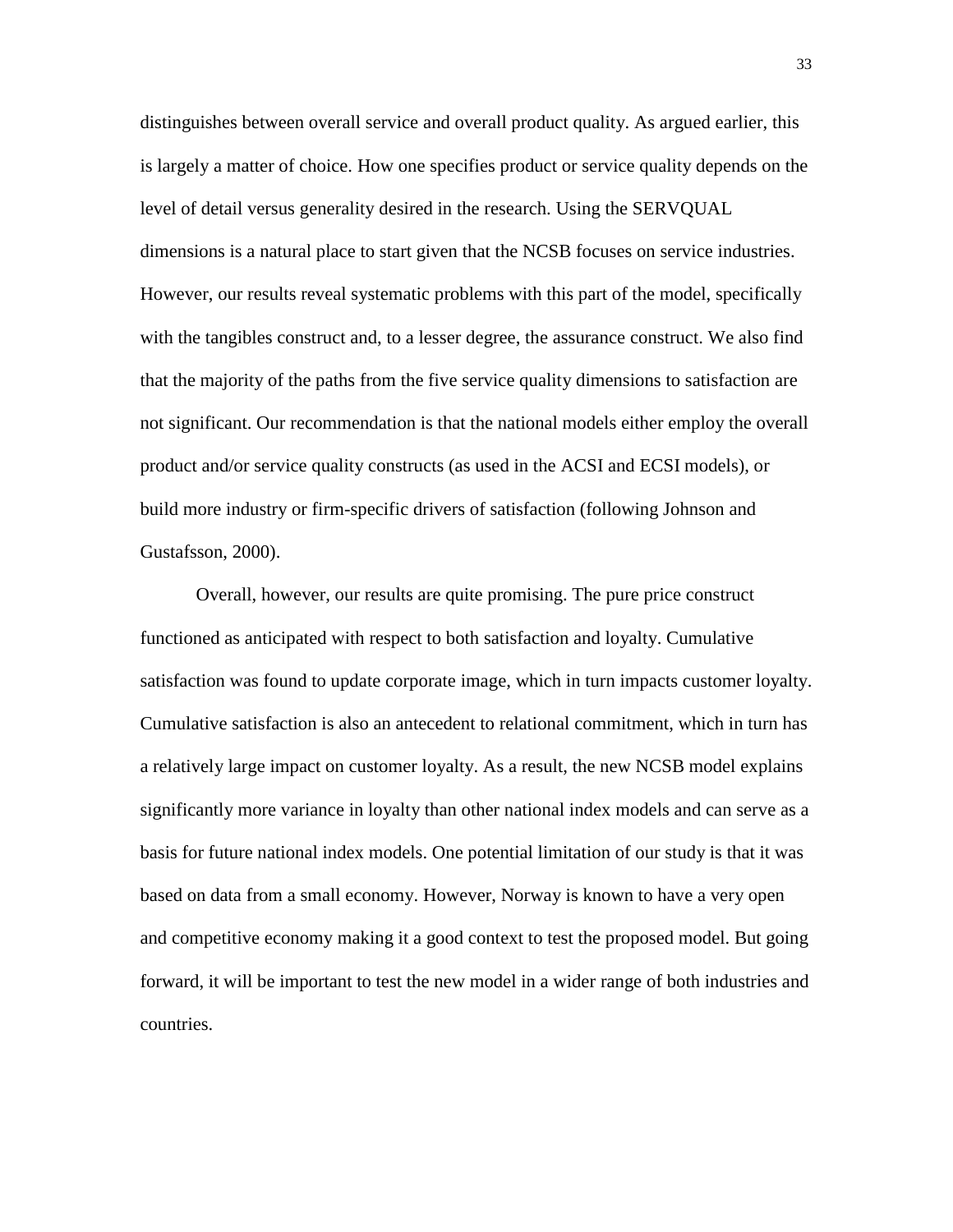#### **References**

- Anderson, E. W., Fornell, C., Rust, R. T., 1997. Customer satisfaction, productivity and profitability: Differences between goods and services. Marketing Science 16, 129- 145.
- Andreassen, T. W., Lervik, L., 1999. Perceived relative attractiveness today and tomorrow as predictors of future repurchase intention. Journal of Service Research 2, 164-172.
- Andreassen, T. W., Lindestad, B., 1998a. The effects of corporate image in the formation of customer loyalty. Journal of Service Marketing 1, 82-92.
- Andreassen, T. W. & Lindestad, B. 1998b. Customer loyalty and complex services: The impact of corporate image on quality, customer satisfaction and loyalty for customers with varying degrees of service expertise. International Journal of Service Industry Management 9, 7-23.
- Bagozzi, R. P., 1980. Causal Models in Marketing. John Wiley & Sons, New York.
- Bagozzi, R. P., 1992. The self-regulation of attitudes, intentions, and behavior. Social Psychology Quarterly 55, 178-204.
- Bagozzi, R. P., 1994. Structural equation models in marketing research: Basic principles. In: Bagozzi, R.P. (Ed.), Principles of Marketing Research. Blackwell, Cambridge, MA, pp. 317-385.
- Bagozzi, R. P., Yi, Y., 1994. Advanced topics in structural equation models. In: Bagozzi, R. P. (Ed.), Advanced Methods of Marketing Research. Blackwell, Cambridge, MA, pp. 1-52.
- Berry, L. L., 1983. Relationship marketing. In: Berry, L. L., Shostack, L. G., Upah, G. D. (Eds.), Emerging perspectives on service marketing. American Marketing Association, Chicago, IL, pp. 25-28.
- Bloemer, J. M. M., Kasper, H. D. P., 1995. The complex relationship between consumer satisfaction and brand loyalty. Journal of Economic Psychology 16, 311-329.
- Boulding, W., Kalra, A., Staelin, R., Zeithaml, V. A., 1993. A dynamic process model of service quality: From expectations to behavioral intentions. Journal of Marketing Research 30, 7-27.
- Bolton, R. N., 1999. A dynamic model of the duration of the customer's relationship with a continuous service provider: The role of satisfaction. Marketing Science 17, 45- 65.
- Brandsford, J. D., Franks, J. J., 1971. The abstraction of linguistic ideas. Cognitive Psychology 2, 331-350.
- Brandsford, J. D., Johnson, M. K., 1972. Contextual prerequisites for understanding: Some investigations of comprehension and recall. Journal of Verbal Learning and Verbal Behavior 11, 717-726.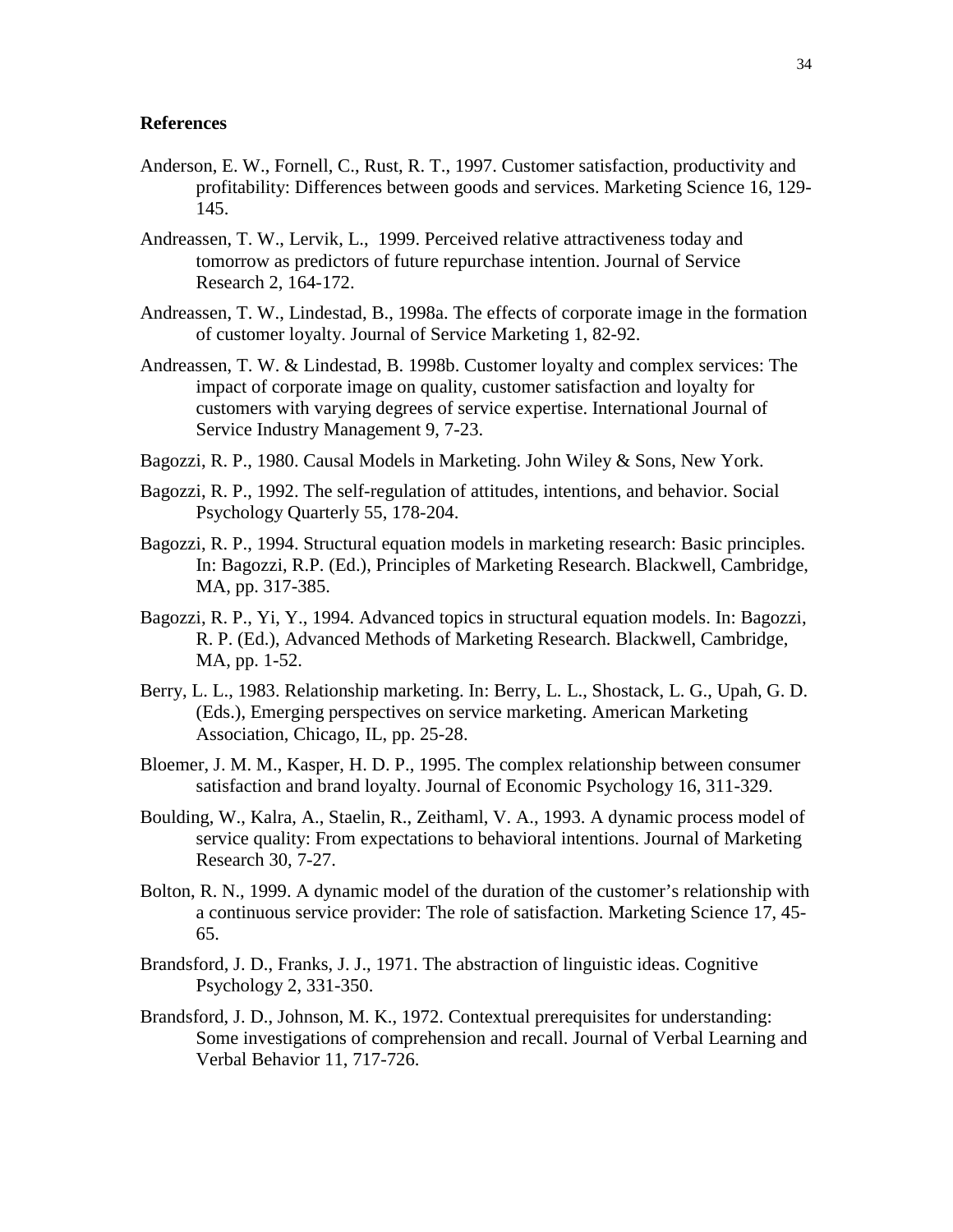- De Ruyter, K., Bloemer, J., Peeters, P., 1997. Merging service quality and service satisfaction: An empirical test of an integrative model. Journal of Economic Psychology 18, 387-406.
- Downey, R. G., King, C. V., 1998. Missing data in Likert ratings: A comparison of replacement methods. Journal of General Psychology 125, 175-191.
- Deming, W. E., 1981. Management of Statistical Techniques for Quality and Productivity. New York University, Graduate School of Business, New York.
- Edvardsson, B., Johnson, M. D., Gustafsson, A., Strandvik, T., 2000. The effects of satisfaction and loyalty on profits and growth: Products versus services. Total Quality Management 11 (7), 917-927.
- Eklöf, J. A., 2000. European Customer Satisfaction Index pan-European telecommunication sector report – Based on the pilot studies 1999. European Organization for Quality and European Foundation for Quality Management, Stockholm, Sweden.
- Emery, F., 1969. Some psychological aspects of price. In: Taylor, B., Wills, G. (Eds.), Pricing Strategy. Staples Press, London, pp. 98-111.
- Feldman, J., Lynch, J. G., 1988. Self-generated validity and other effects of measurement on belief, attitude, intention, and behavior. Journal of Applied Psychology 73, pp. 421-435.
- Fishbein, M., Ajzen, I., 1975. Belief, Attitude, Intention, and Behavior: An Introduction to Theory and Research. Addison-Wesley, Reading, MA.
- Fornell, C., 1992. A national customer satisfaction barometer: The Swedish experience. Journal of Marketing 56, 6-21.
- Fornell, C., Cha, J., 1994. Partial least squares. In: Bagozzi, R. P. (Ed.), Advanced Methods of Marketing Research. Blackwell, Cambridge, MA, pp. 52-78.
- Fornell, C., Johnson, M. D., Anderson, E. W., Cha, J., Bryant, B. E., 1996. The American Customer Satisfaction Index: Nature, purpose and findings. Journal of Marketing 60, 7-18.
- Gerstner, E., 1985. Do higher prices signal higher quality? Journal of Marketing Research 22, 209-215.
- Grönroos, C., 1990. Service Management and Marketing: Managing the Moments of Truth in Service Competition. Lexington Books, Lexington, MA.
- Gustafsson, A., Johnson, M. D., 1997. Bridging the quality-satisfaction gap. Quality Management Journal 4, 27-43.
- Hackl, P., Scharitzer, D., Zuba, R., 1996. The Austrian Customer Satisfaction Barometer (ACSB): A pilot study. Der Markt 35, 86-94.
- Hart, C. W., Johnson, M. D., 1999. Growing the trust relationship. Marketing Management 8, 25-36.
- Heskett, J. L., Sasser, W. E. Jr., Hart, C. W., 1990. Service Breakthroughs: Changing the Rules of the Game. The Free Press, New York.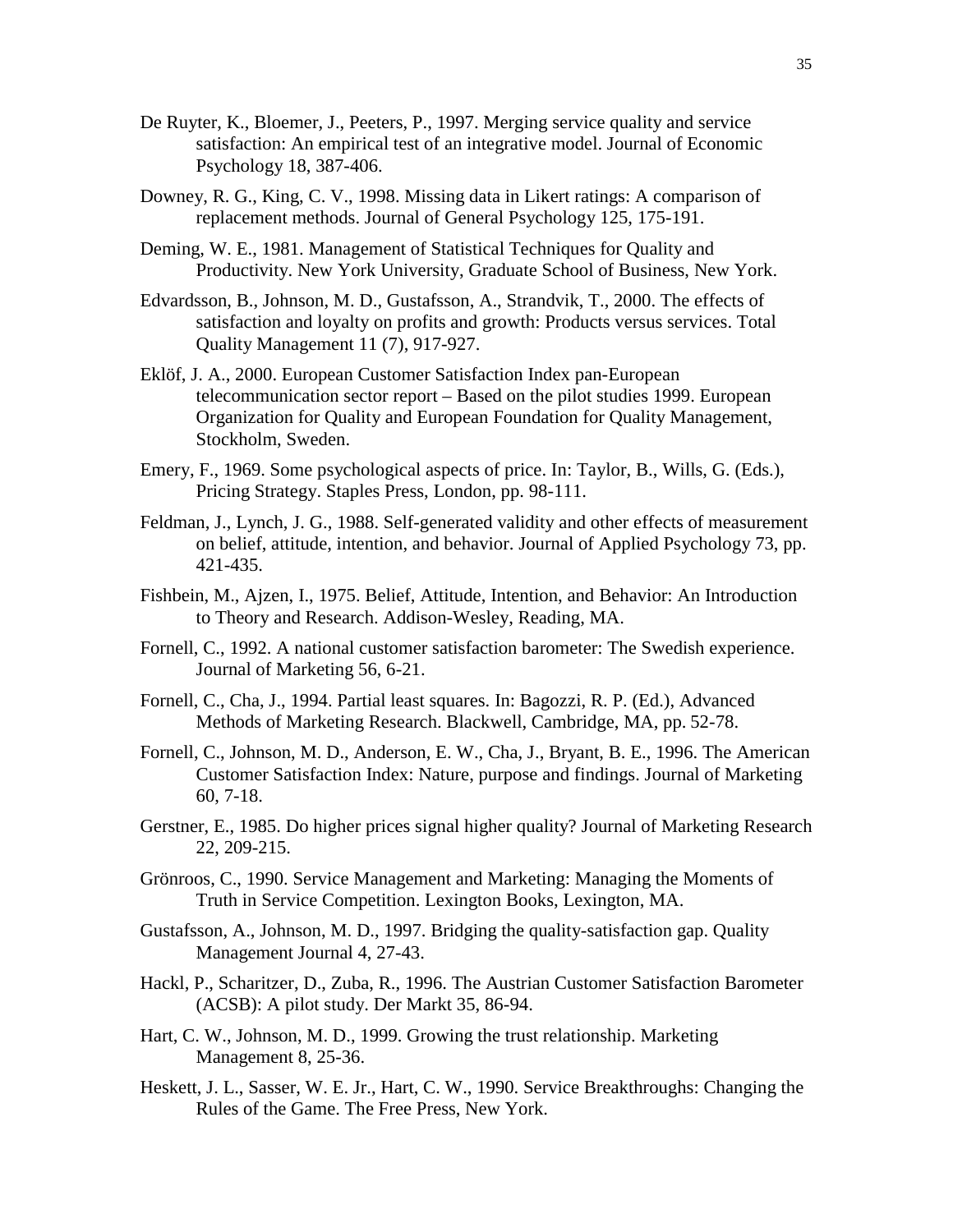- Hirschman, A. O., 1970. Exit, Voice, and Loyalty Responses to Decline in Firms, Organizations, and States. Harvard University Press, Cambridge, MA.
- Huff, L., Fornell, C., Anderson, E., 1996. Quality and productivity: Contradictory and complementary. Quality Management Journal 4, 22-39.
- Johnson, M. D., Anderson, E. W., Fornell, C., 1995. Rational and adaptive performance expectations in a customer satisfaction framework. Journal of Consumer Research 21, 128-140.
- Johnson, M. D., Fornell, C., 1991. A framework for comparing customer satisfaction across individuals and product categories. Journal of Economic Psychology 12, 267-286.
- Johnson, M. D., Gustafsson, A., 2000. Improving Customer Satisfaction, Loyalty and Profit: An Integrated Measurement and Management System. Jossey-Bass, San Francisco, CA.
- Johnson, M. D., Nader, G., Fornell, C., 1995. Expectations, perceived performance, and customer satisfaction for a complex service: The case of bank loans. Journal of Economic Psychology 17, 163-182.
- Jones, T. O., Sasser, W. E. Jr., 1995. Why satisfied customers defect. Harvard Business Review 73, 88-99.
- Jöreskog, K. G., 1970. A general method for analysis of covariance structures. Biometrika 57, 239-251.
- Juran, J. M., Gryna, F. M., 1988. Juran's Quality Control Handbook, 4th Edition. McGraw-Hill, New York.
- Kumar, N.J., Hibbard, J.D., Stern, L.W., 1994. An emperical assessment of the nature and consequences of marketing channel intermediary commitment, MSI report 94-115, Marketing Science Institute, Cambridge, MA.
- Mayhew, G. E., Winer, R. S., 1992. An empirical analysis of internal and external reference prices using scanner data. Journal of Consumer Research 19, 62-70.
- Meyer, A., 1994. Das Deutsche Kundenbarometer, 1994. Ludwig-Maximilians-Universität München, München, Germany.
- Meyer, J.P. and N.J. Allen, 1984. Testing the "side-bet theory" of organizational commitment: some methodological considerations, Journal of Applied Psychology 69, 372-378
- Mittal, V., Ross, W. T., Baldasare, P. M., 1998. The asymmetric impact of negative and positive attribute-level performance on overall satisfaction and repurchase intentions. Journal of Marketing 62, 33-47.
- Monroe, K. B., 1973. Buyers' subjective perceptions of price. Journal of Marketing Research 10, 70-80.
- Oliver, R. L., 1980. A cognitive model of the antecedents and consequences of satisfaction decisions. Journal of Marketing Research 17, pp. 460-469.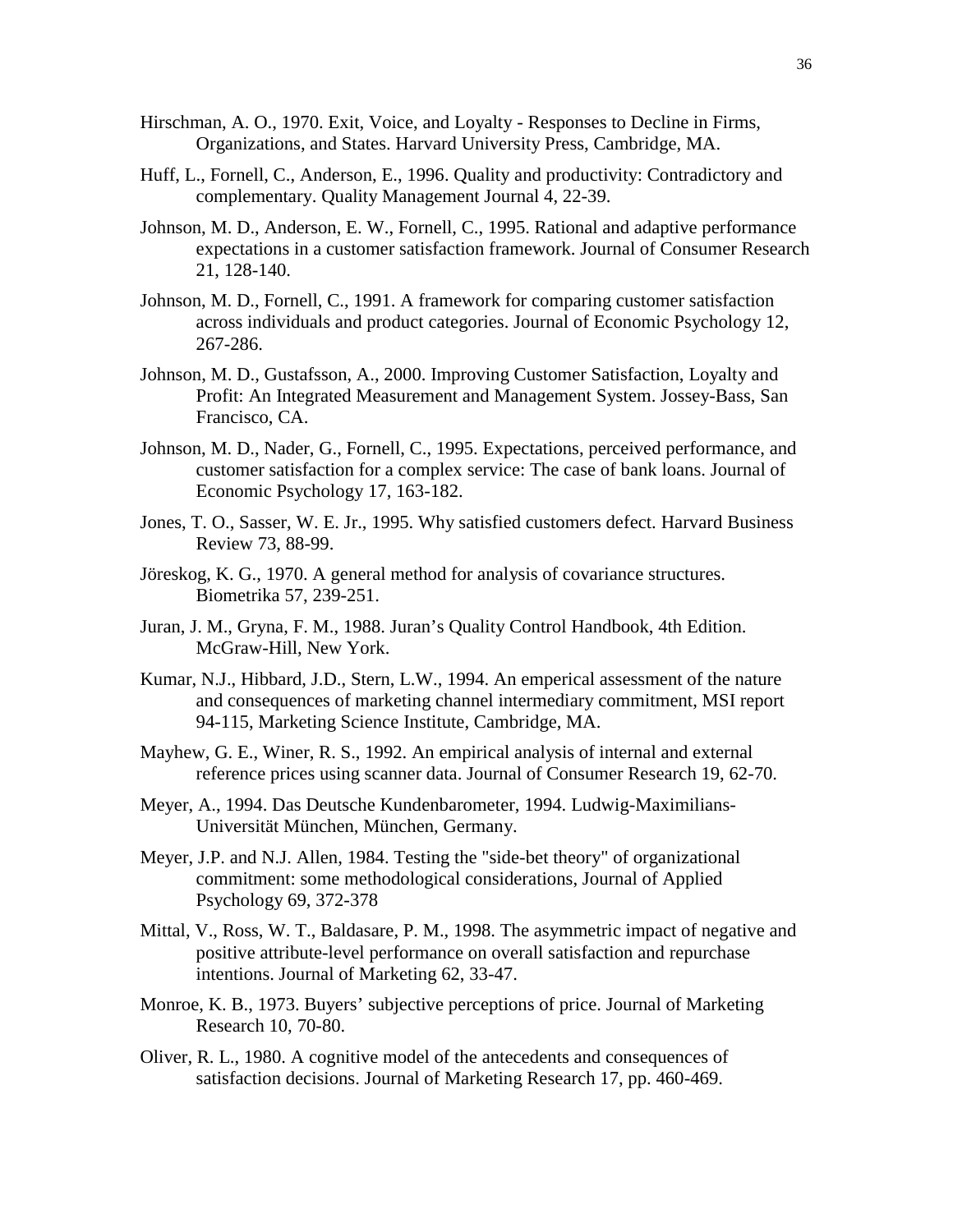- Oliver, R. L., 1993. Cognitive, affective, and attribute bases of the satisfaction response. Journal of Consumer Research 20, pp. 418-430.
- Oliver, R. L. 1997. Satisfaction: A behavioral perspective on the consumer, McGraw-Hill Companies, Inc., New York.
- Parasuraman, A., Zeithaml, V. A., Berry, L. L., 1988. SERVQUAL: A multiple-item scale for measuring consumer perceptions of service quality. Journal of Retailing 64, 12-40.
- Poiesz, T. B. C., von Grumbkow, J., 1988. Economic well-being, job satisfaction, income evaluation, and consumer satisfaction: An integrative attempt. In: Van Raaij, W. F., Van Veldhoven, G. M., Wärneryd, K.-E. (Eds.), Handbook of Economic Psychology. Kluwer Academic Publishers, Dordrecht, The Netherlands, pp. 570- 593.
- Rust, R., Zahorik, A. J., Keiningham, T. L., 1995. Return on quality (ROQ): Making service quality financially accountable. Journal of Marketing 59, 58-70.
- Rust, R. T., Inman, J. J., Jia, J., Zahorik, A., 1999. What you don't know about customerperceived quality: The role of customer expectation distributions. Marketing Science 18, 77-92.
- Samuelsen, B.M., 1997. Kundelojalitet: Aarsaker og effekter (Customer loyalty: Causes and effects). Post graduate thesis, Buskerud College.
- Samuelsen, B.M., Sandvik, K., 1997. The concept of customer loyalty. Procedings of the 25th EMAC conference, University of Warwick, UK.
- Selnes, F., 1993. An examination of the effect of product performance on brand reputation, satisfaction and loyalty. European Journal of Marketing 27, 19-35.
- Simon, H. A., 1978. Behavioral research: Theory and public policy. In: The 1979 Founders Symposium, The Institute for Social Research. Institute for Social Research, University of Michigan, Ann Arbor, Michigan, pp. 11-35.
- Simon, J. L., 1974. Interpersonal welfare comparisons can be made and used for redistribution decisions. Kyklos 27, 63-98.
- Simmons, C. J., Bickart, B. A., Lynch, J. G., 1993. Capturing and creating public opinion in survey research. Journal of Consumer Research 20, 316-329.
- Smith, A. K., Bolton, R. N., Wagner, J., 1999. A model of customer satisfaction with service encounters involving failure and recovery. Journal of Marketing 36, 356- 372.
- Steenkamp, J.-B. E. M., van Trijp, H. C. M., 1996. Quality guidance: A consumer-based approach to food quality improvement using partial least squares. European Review of Agricultural Economics 23, 195-215.
- Wärneryd, K.-E., 1988. Economic psychology as a field of study. In: Van Raaij, W. F., Van Veldhoven, G. M., Wärneryd, K.-E. (Eds.), Handbook of Economic Psychology. Kluwer Academic Publishers, Dordrecht, The Netherlands, pp. 2-41.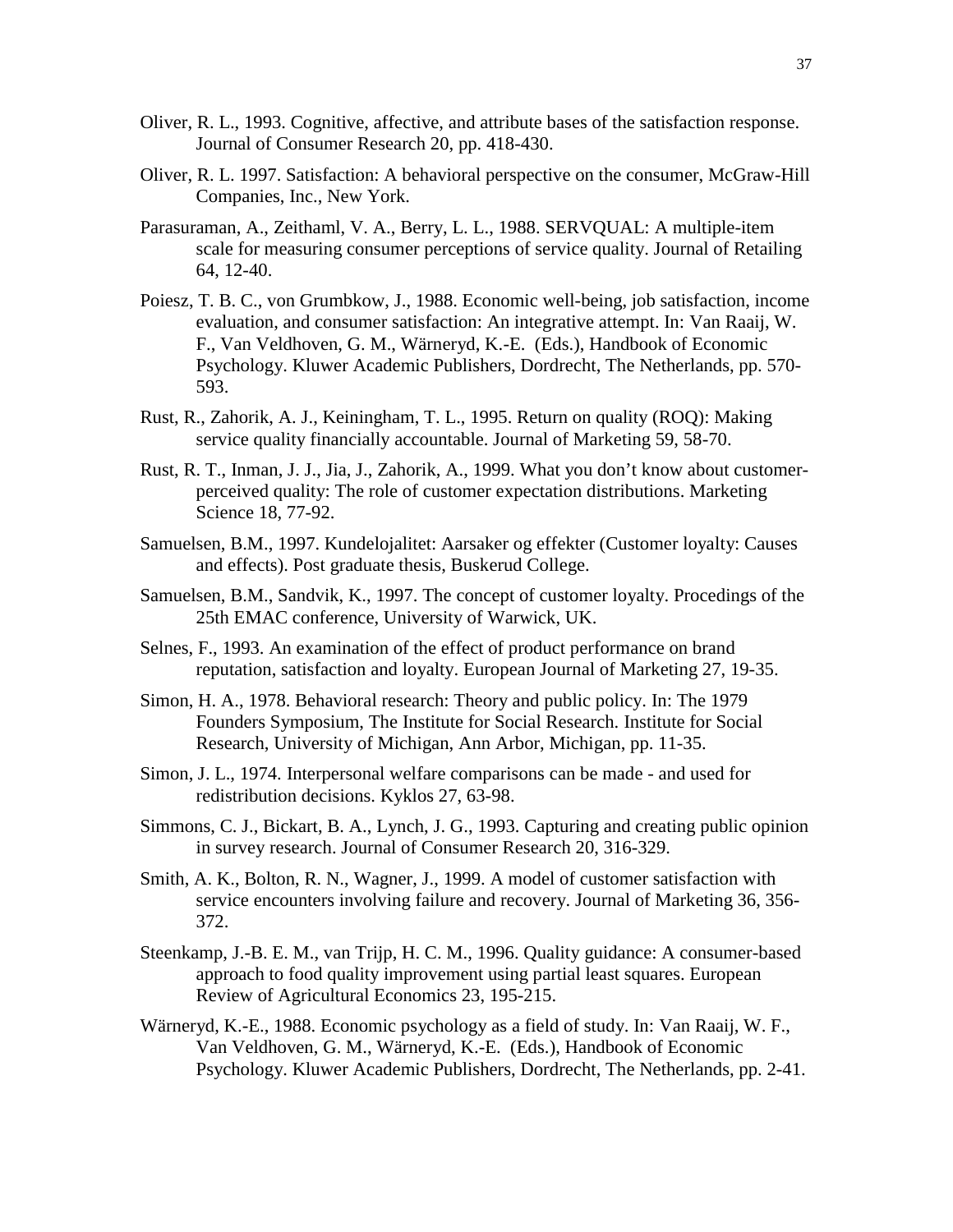- Winer, R. S., 1986. A reference price model of brand choice for frequently purchased products. Journal of Consumer Research 13, 250-256.
- Wold, H., 1982. Systems under indirect observation using PLS. In: Fornell, C. (Ed.), A Second Generation of Multivariate Analysis: Methods. Praeger, New York, pp. 325-347.
- Yi, Y., 1991. A critical review of customer satisfaction. In: Zeithaml, V. (Ed.), Review of Marketing, 1990. American Marketing Association, Chicago, pp. 68-123.
- Zeithaml, V., A., Parasuraman, A., Berry, L.L., 1990. Delivering quality service: Balancing customer perceptions and expectations. Free Press, New York.
- Zeithaml, V., A., Parasuraman, A., Berry, L.L., 1996. The behavioral consequences of service quality. Journal of Marketing 6, 31-46.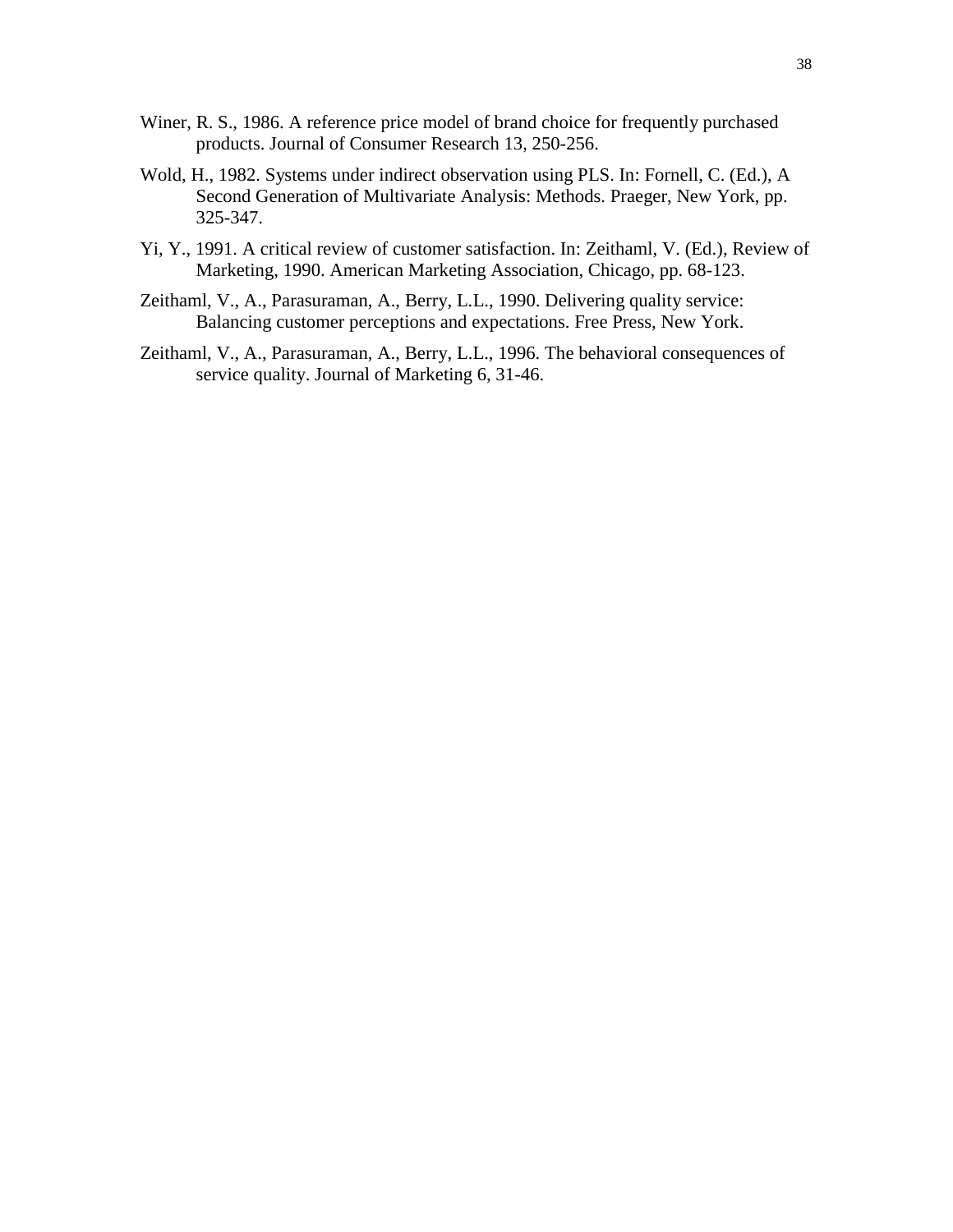

Fig. 1. The original SCSB (Swedish Customer Satisfaction Barometer) model

Fig. 2. The ACSI (American Customer Satisfaction Index) model

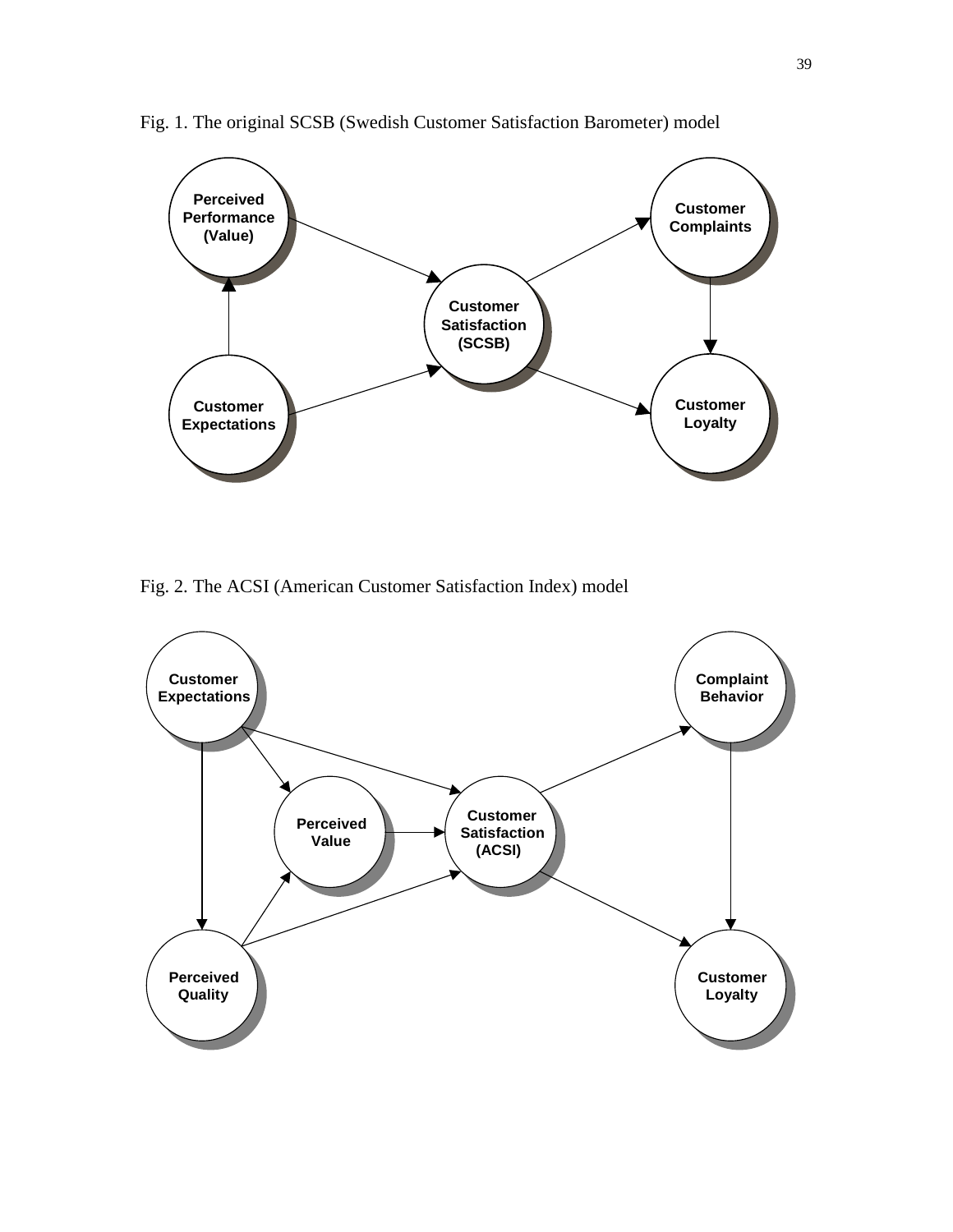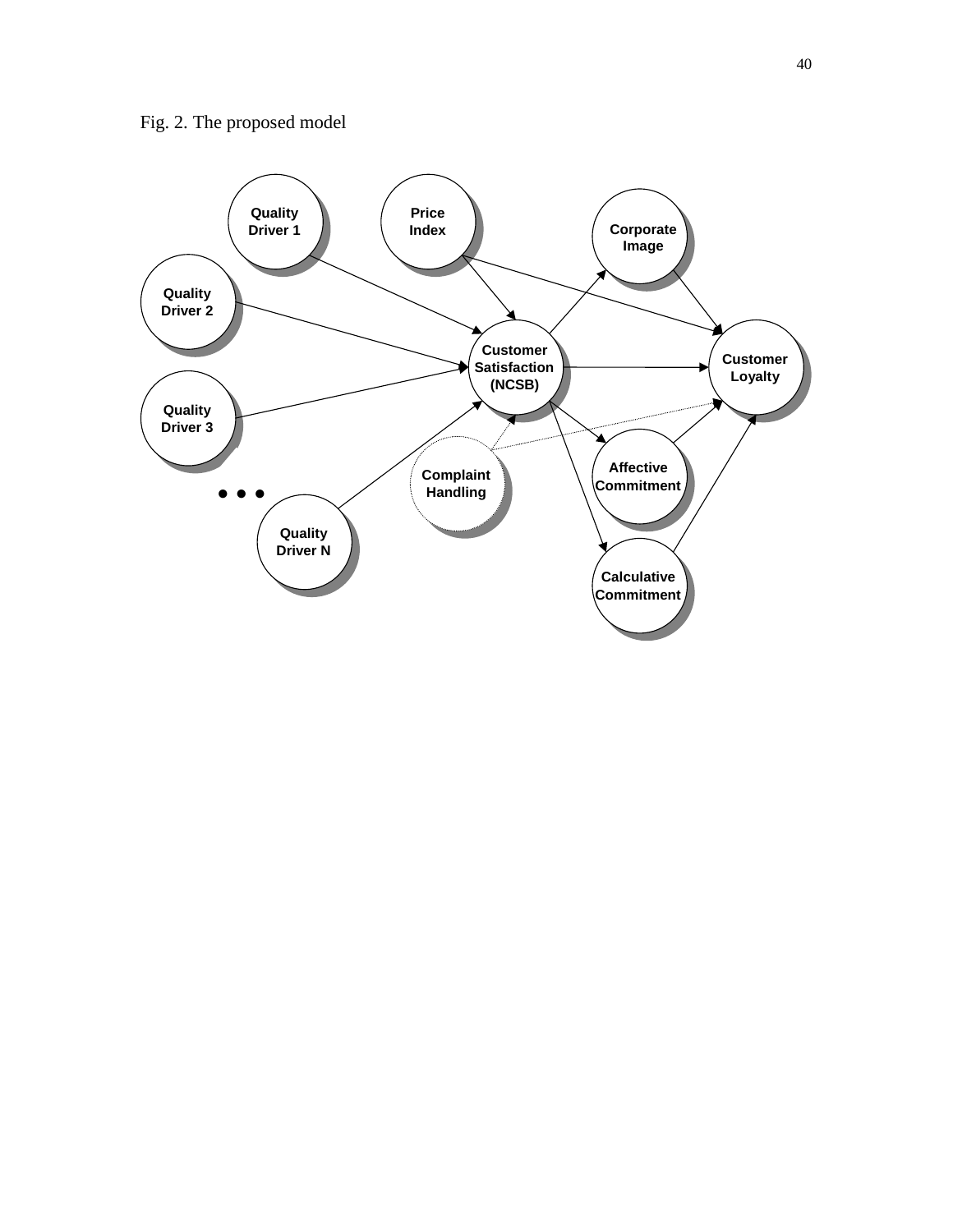| and loyalty                                                                         |  |
|-------------------------------------------------------------------------------------|--|
| Table 1. Measurement variables for price, satisfaction, corporate image, commitment |  |

| <b>Measurement Variable</b>                                                 | Latent Variable              |
|-----------------------------------------------------------------------------|------------------------------|
| 1. Overall satisfaction                                                     | <b>Customer satisfaction</b> |
| 2. Performance versus the customer's ideal service provider in the category | Customer satisfaction        |
| 3. Expectancy disconfirmation (performance that falls short of or           |                              |
| exceeds expectations)                                                       | Customer satisfaction        |
| 4. Price compared to quality                                                | Price                        |
| 5. Price compared to other companies                                        | Price                        |
| 6. Price compared to expectations                                           | Price                        |
| 7. Corporate image compared to other companies                              | Corporate image              |
| 8. Image of the store (branch) you deal with                                | Corporate image              |
| 9. What friends say about the corporate image                               | Corporate image              |
| 10. Overall corporate image                                                 | Corporate image              |
| 11. The compensation offered by the company                                 | Complaint behavior           |
| 12. Employees treated you politely and with respect when you complained     | Complaint behavior           |
| 13. The pleasure taken in being a customer of the company                   | Affective commitment         |
| 14. Identification with what the company stands for                         | Affective commitment         |
| 15. Presence of reciprocity in the relationship                             | Affective commitment         |
| 16. Feeling of belongingness to the company                                 | Affective commitment         |
| 17. The economics (benefits versus costs) of the alternative                | Calculative commitment       |
| 18. Economic suffering if the relationship is broken                        | Calculative commitment       |
| 19. Location advantages versus other companies                              | Calculative commitment       |
| 20. Likelihood of retention                                                 | Loyalty                      |
| 21. Likelihood of speaking favorably about the company to others            | Loyalty                      |
| 22. Likelihood of recommending the company to others                        | Loyalty                      |

## Table 2. SERVQUAL measurement variables

| <b>Measurement Variable</b>               | Latent Variable |
|-------------------------------------------|-----------------|
| 1. Equipment and facilities               | Tangibles       |
| 2. Accessibility*                         | Tangibles       |
| 3. Comfort*                               | Tangibles       |
| 4. Employees conduct and behavior         | Tangibles       |
| 5. Opening hours                          | Tangibles       |
| 5a. Buildings fit in the surroundings**   | Tangibles       |
| 5b. Product selection**                   | Tangibles       |
| 6. Deliver service at the right time***   | Reliability     |
| 7. Deliver service of the right quality   | Reliability     |
| 8. Helping when problems occur            | Reliability     |
| 9. Information about delays in service*** | Responsiveness  |
| 10. Ability to provide prompt service     | Responsiveness  |
| 11. Assigning time to help customers      | Responsiveness  |
| 12. Information about the services        | Assurance       |
| 13. Trust in company                      | Assurance       |
| 14. Employees create security             | Assurance       |
| 15. Employees treat you with respect      | Assurance       |
| 16. Employees are polite                  | Assurance       |
| 17. Employees give personal attention     | Empathy         |
| 18. Employees understand your needs       | Empathy         |
| 19. Employees treatment of you            | Empathy         |

\* not in the banking and gas station industries, \*\* only in the gas station industry, \*\*\* not in the gas station industry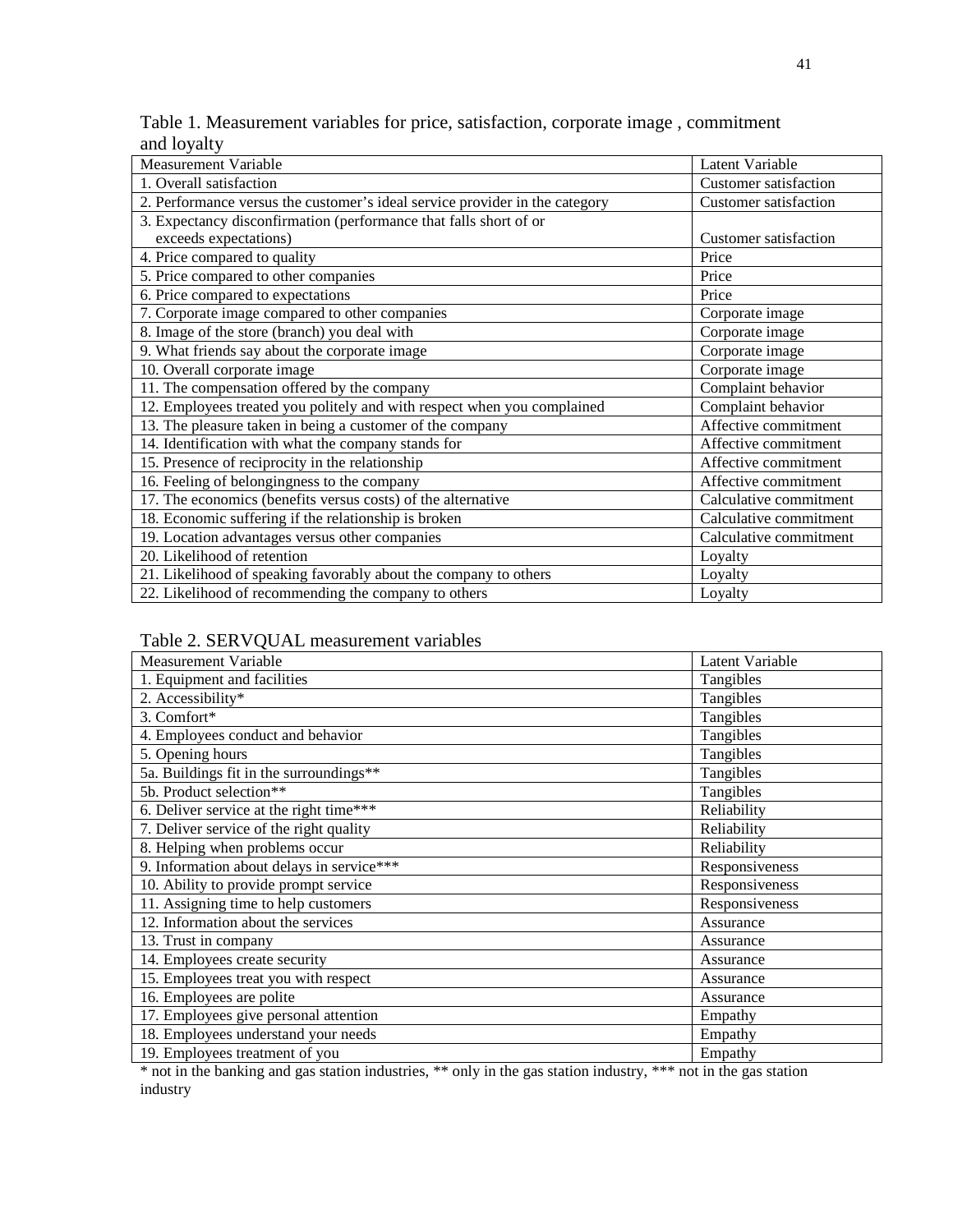| Average                |                 |              |              |                     |               |
|------------------------|-----------------|--------------|--------------|---------------------|---------------|
| communality            | <b>Airlines</b> | <b>Banks</b> | <b>Buses</b> | <b>Gas stations</b> | <b>Trains</b> |
| Tangibles              | 0.423           | 0.545        | 0.492        | 0.416               | 0.444         |
| Reliability            | 0.631           | 0.743        | 0.669        | 0.699               | 0.539         |
| Responsiveness         | 0.728           | 0.705        | 0.663        | 0.853               | 0.675         |
| Assurance              | 0.619           | 0.663        | 0.648        | 0.602               | 0.635         |
| Empathy                | 0.783           | 0.786        | 0.810        | 0.752               | 0.745         |
| Price                  | 0.667           | 0.697        | 0.671        | 0.601               | 0.726         |
| Satisfaction           | 0.708           | 0.735        | 0.685        | 0.703               | 0.764         |
| Corporate image        | 0.632           | 0.626        | 0.653        | 0.636               | 0.609         |
| Affective commitment   | 0.683           | 0.733        | 0.584        | 0.678               | 0.650         |
| Calculative commitment | 0.585           | 0.521        | 0.548        | 0.520               | 0.571         |
| Lovalty                | 0.816           | 0.820        | 0.777        | 0.770               | 0.777         |

Table 3. Average communality by latent variable and industry

# Table 4. Path coefficients by industry

| Path coefficient                                     | <b>Airlines</b> | <b>Banks</b> | <b>Buses</b> | <b>Gas stations</b> | <b>Trains</b> |
|------------------------------------------------------|-----------------|--------------|--------------|---------------------|---------------|
|                                                      |                 |              |              |                     |               |
| Tangibles $\rightarrow$ Satisfaction                 | 0.273           | $0.053*$     | 0.219        | 0.236               | 0.377         |
| $Reliability \rightarrow Satisfactor$                | 0.250           | 0.181        | $0.111*$     | $0.153*$            | 0.350         |
| $Responsiveness \rightarrow$<br>Satisfaction         | $0.001*$        | 0.147        | $0.098*$     | $0.093*$            | $-0.124*$     |
| $Assurance \rightarrow Satisfactor$                  | $0.132*$        | 0.225        | 0.291        | $0.161*$            | $0.032*$      |
| $Empathy \rightarrow Satisfactor$                    | $0.094*$        | $0.034*$     | 0.023        | $0.045*$            | $0.060*$      |
| $Price \rightarrow Satisfactor$                      | 0.126           | 0.295        | $0.142*$     | 0.196               | 0.159         |
| Satisfaction $\rightarrow$ Corporate<br>image        | 0.531           | 0.575        | 0.545        | 0.491               | 0.433         |
| Satisfaction $\rightarrow$<br>Affective commitment   | 0.524           | 0.652        | 0.445        | $0.493*$            | 0.473         |
| Satisfaction $\rightarrow$<br>Calculative commitment | 0.155           | 0.265        | 0.263        | 0.243               | 0.272         |
| Satisfaction $\rightarrow$ Loyalty                   | 0.207           | 0.289        | 0.210        | 0.274               | 0.130         |
| $Price \rightarrow Loyalty$                          | 0.096           | 0.098        | $0.076*$     | $0.072*$            | $0.062*$      |
| Corporate image $\rightarrow$<br>Loyalty             | 0.256           | 0.172        | 0.251        | 0.160               | 0.236         |
| Affective<br>commitment $\rightarrow$ Loyalty        | 0.374           | 0.345        | $0.166*$     | 0.361               | 0.348         |
| Calculative<br>commitment $\rightarrow$ Loyalty      | 0.077           | $0.052*$     | $0.191*$     | 0.107               | 0.213         |

Note:  $* =$  Adjusted t-statistic insignificant ( $p > 0.05$ )